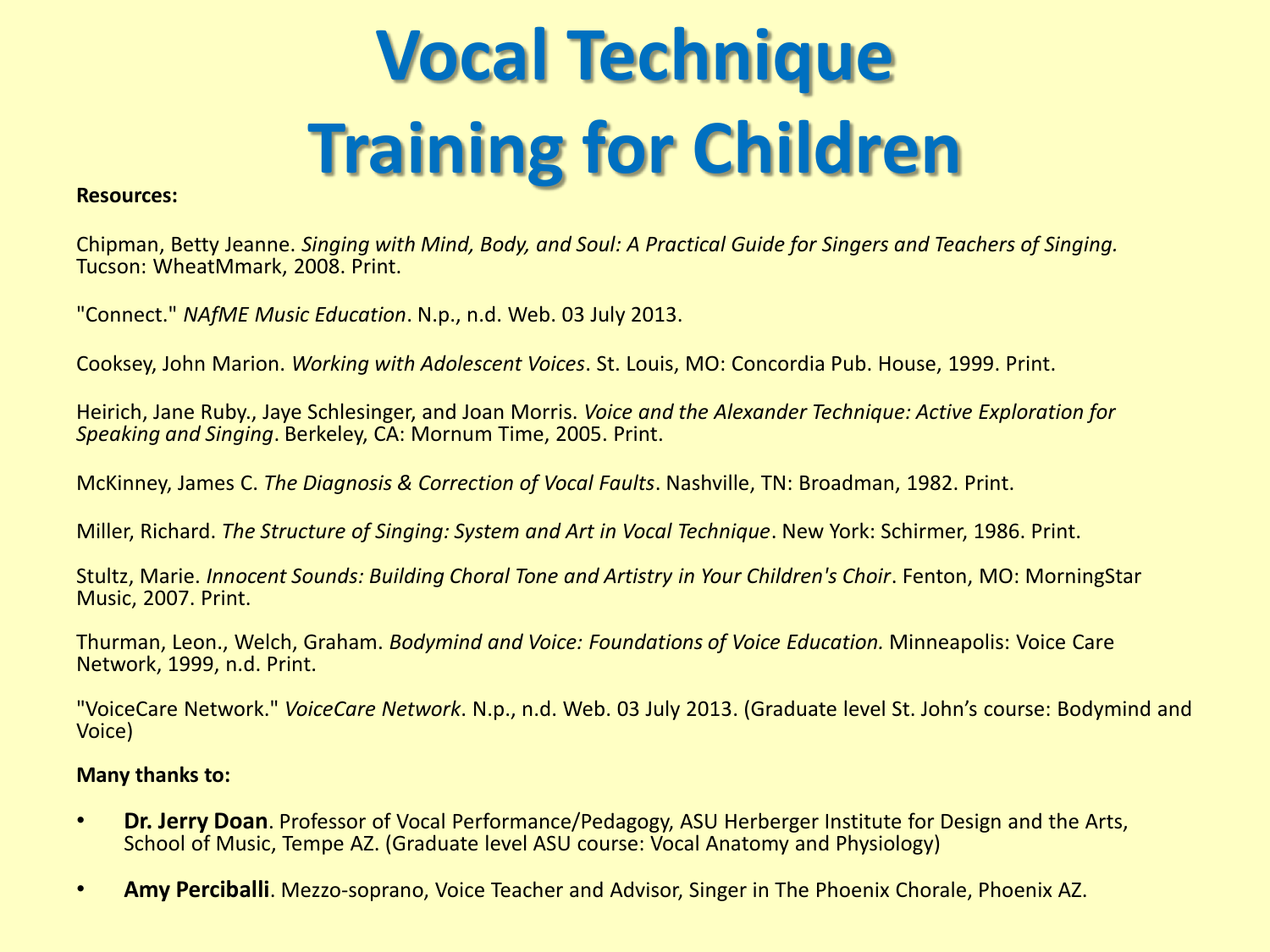### **Vocal Warm-ups**

– Develop voices.

**From: Jeffery Bauman**

- See and hear.
- Use warm-ups to address issues.
- Explain and label.
- Model efficient and inefficient.
- Teach singing and refine vocal technique.
- Explain standards.

#### **Goal:**

**Send each student to the next choral experience a better singer more understanding of voice its limits, its full potential**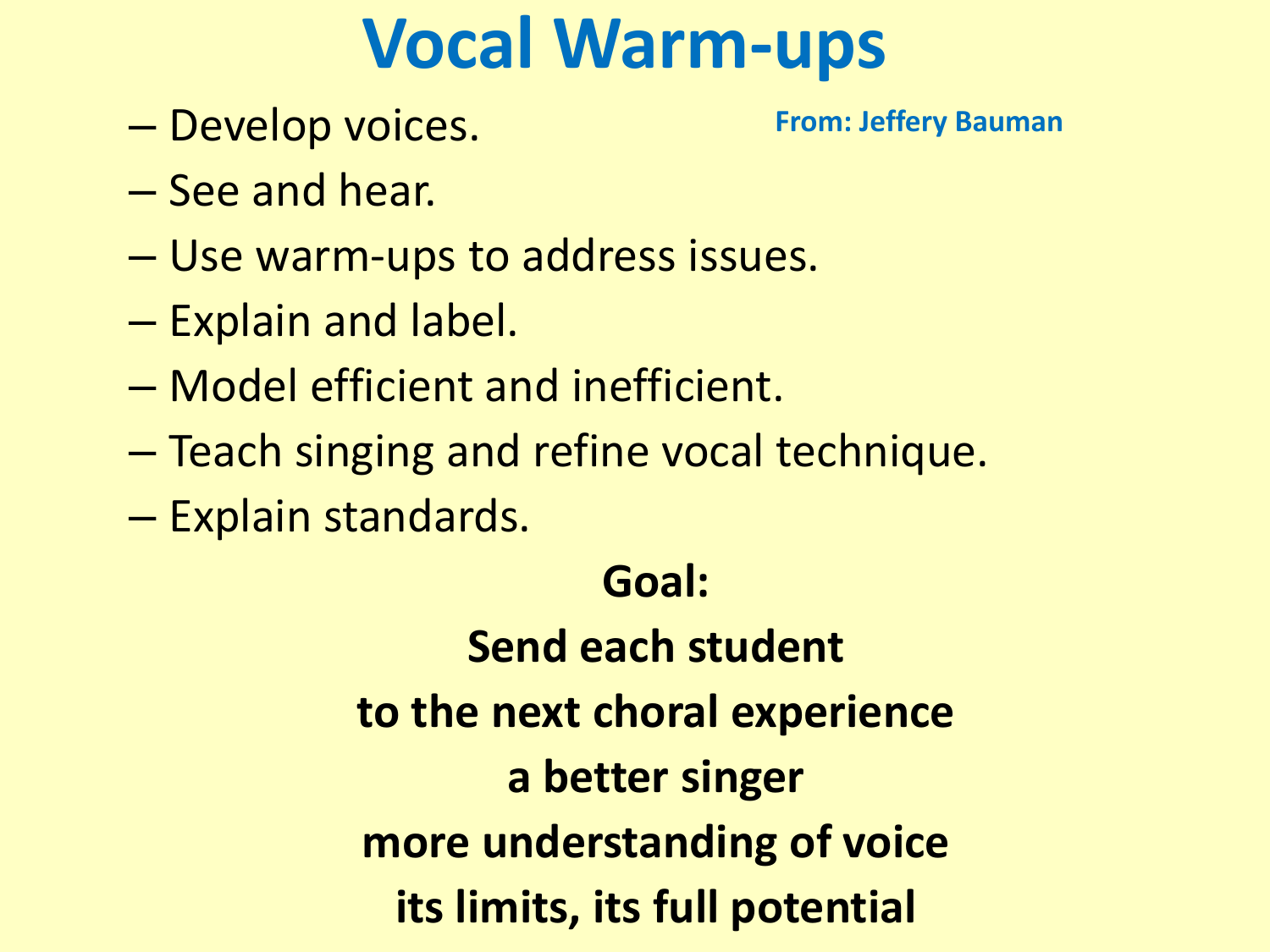## **Warm-ups = group voice lessons**

Choose **1 concept** each class.

- Warm-ups:
	- Body
	- Release tension
	- Breathing
	- Range
	- Teach, reinforce, and refine vocal technique.
	- Singing across all registers
	- Vowel and consonant shaping

#### **Do warm-ups**

**Only choose 1 concept to teach each class!**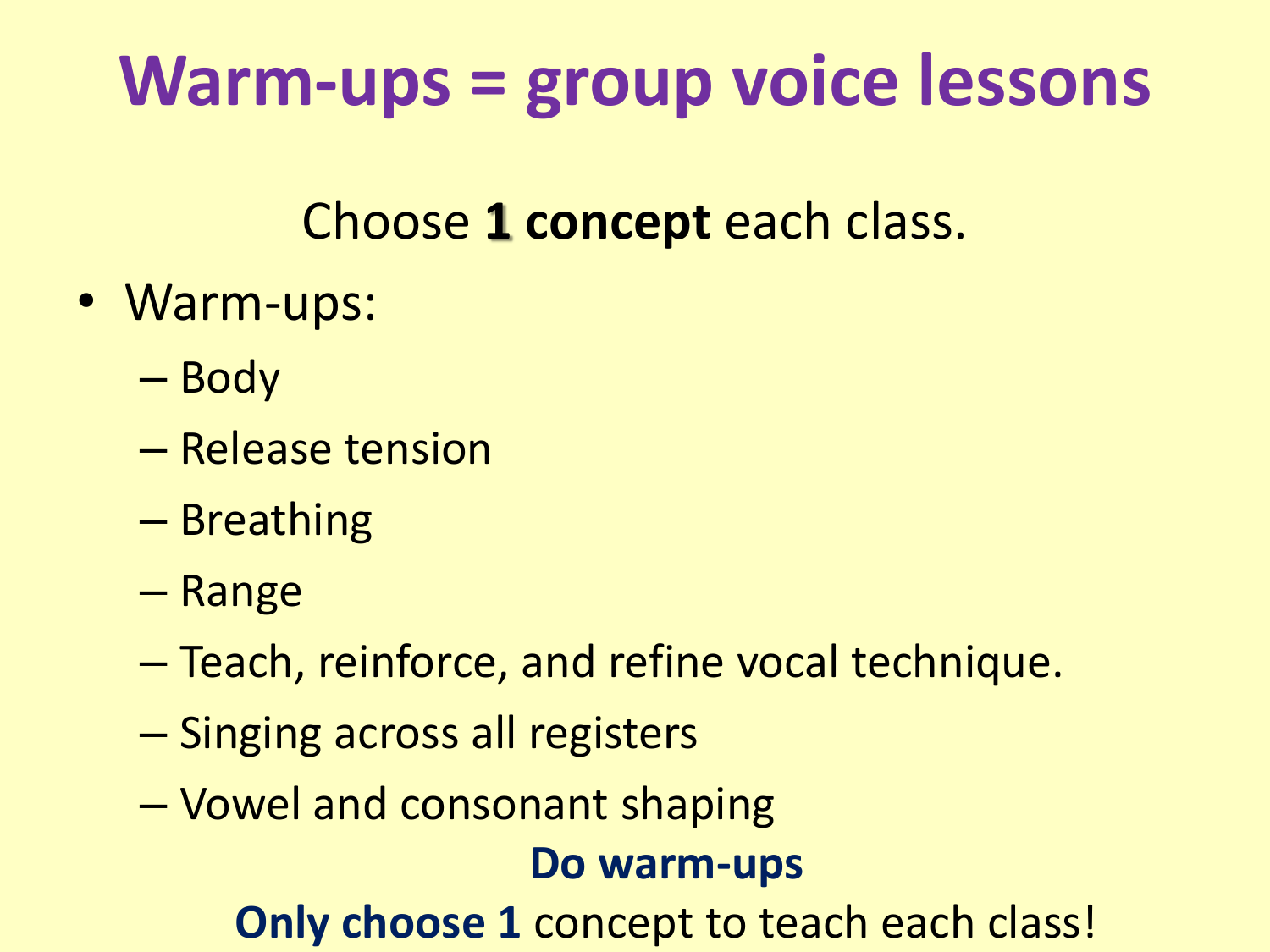## **Thumbnail of Voice Anatomy / Function**

- Internal muscle groups of Larynx
	- Closer
	- Opener
	- Lengthener
	- Shortener
- Vocal cords
	- Thicker / Thinner
- Breath
	- In: diaphragm et al.
	- Out: abs et al.



• External muscle groups – Neck, under chin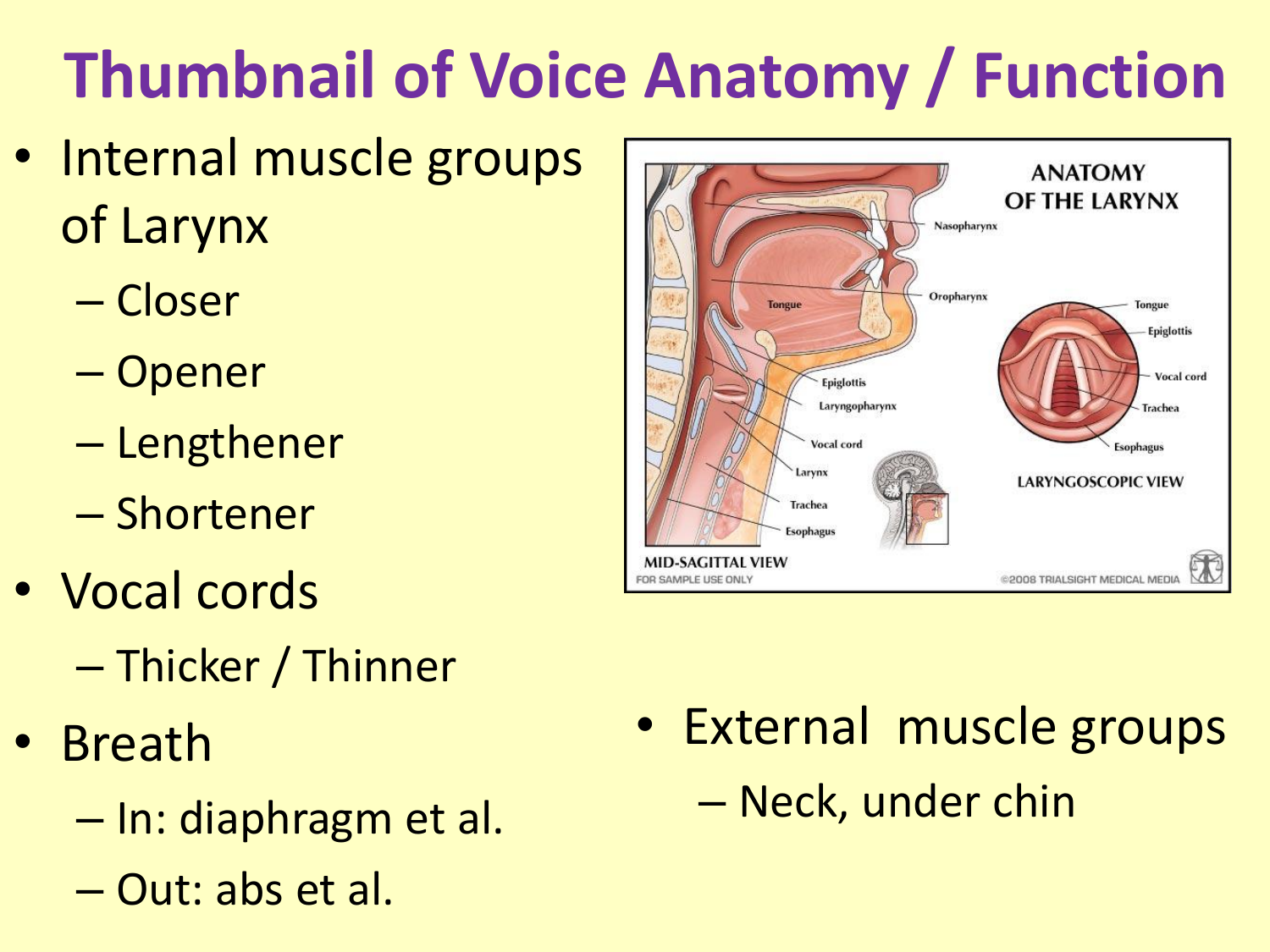### **Vocal Registers**

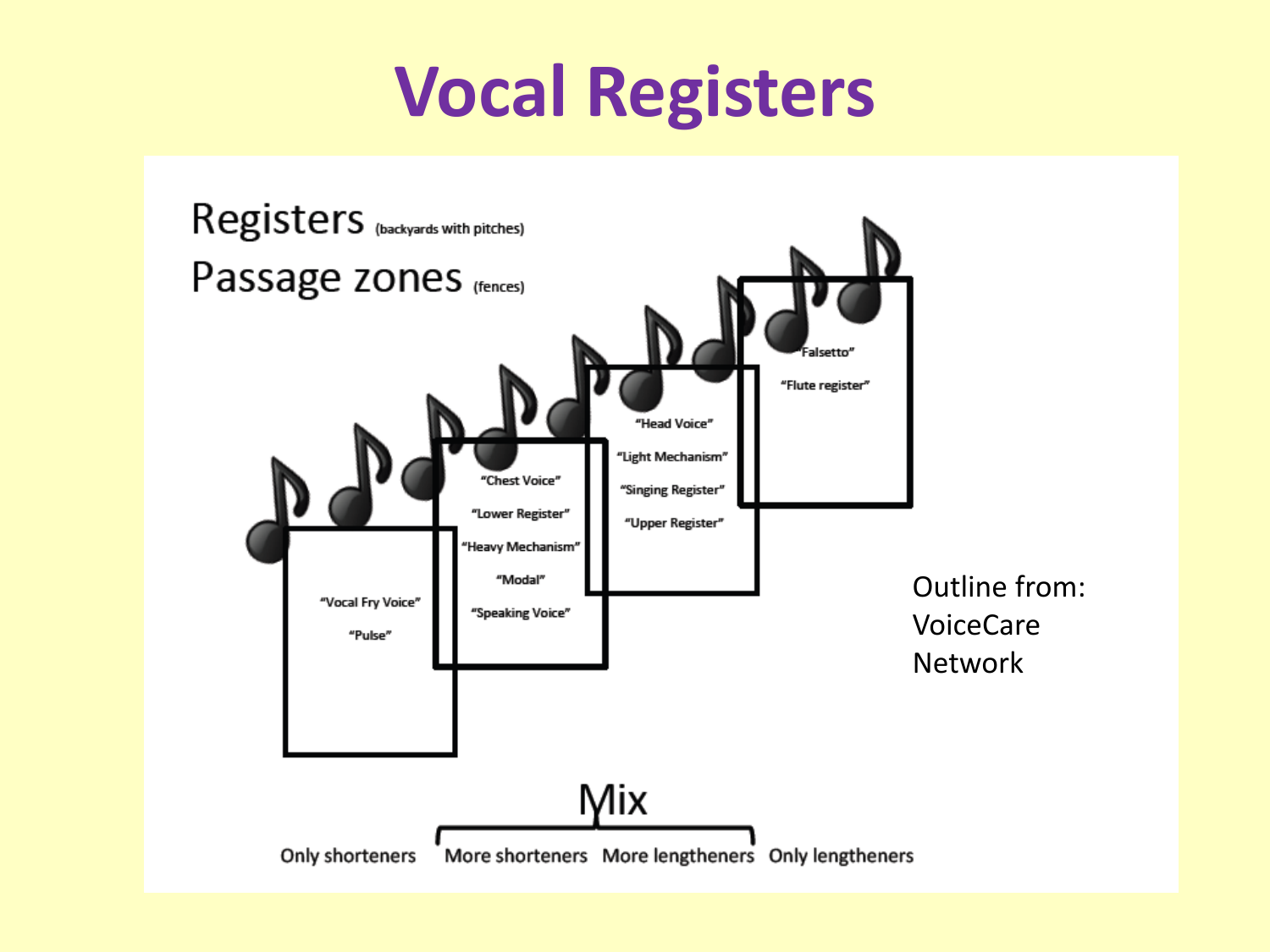## **The Child's Mind**

- Children: copy cats
- All children must misunderstand and misattempt new ideas and skills.
- Muscles / neural network VERY strong memory.
	- Stop, notice, explore.
	- Experience choices & explore, correct.
	- Practice new choices to habituate.
	- Takes time!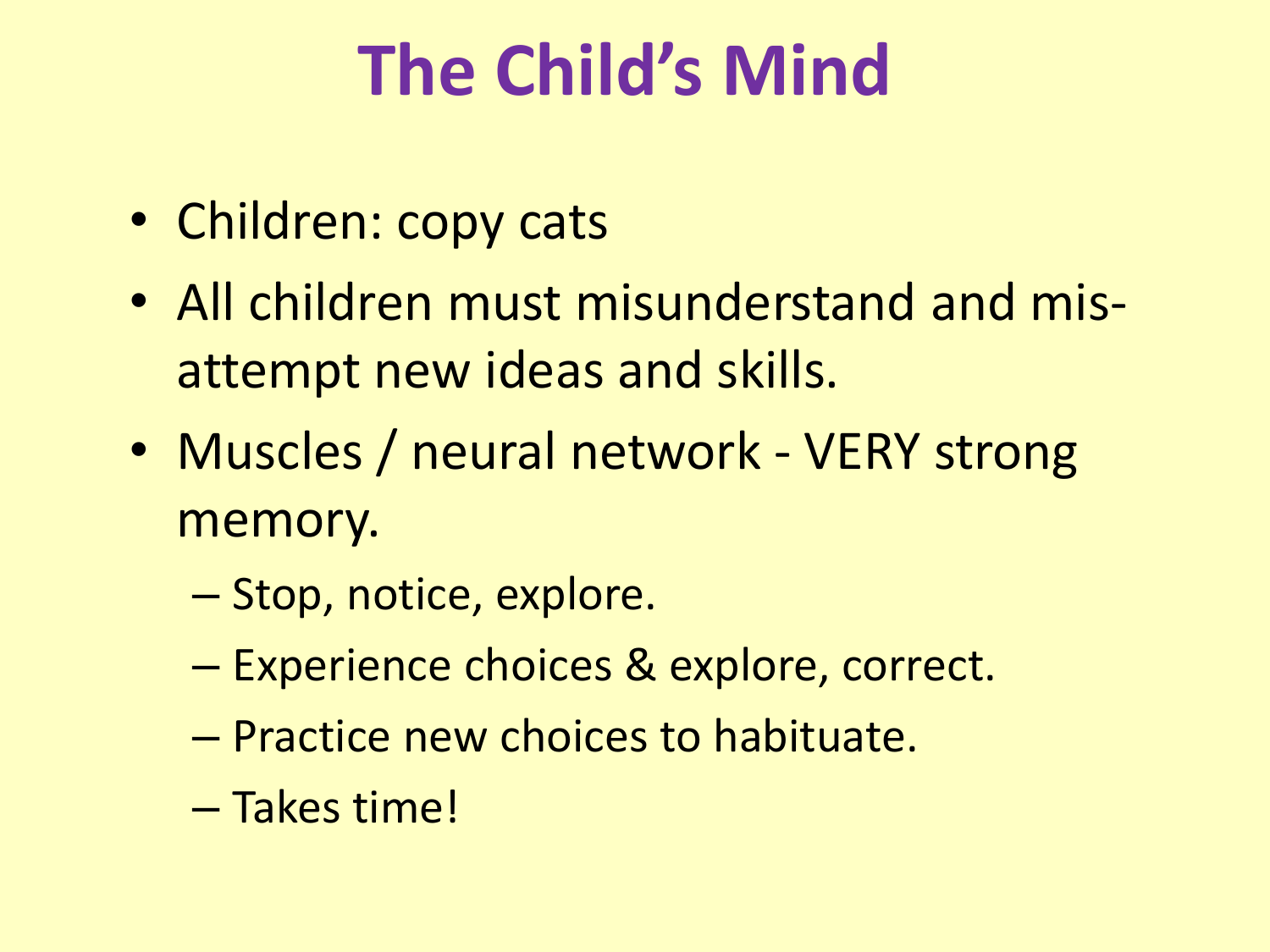### **Use Pitch, Vowel, and Dynamics to Strengthen the Voice**

**VERTICAL** 

Created by Dr. Jerry Doan ASU School of Music

|          | <b>Lengthener muscles</b> | <b>Shortener muscles</b>    | <b>Closer muscles</b>                      |
|----------|---------------------------|-----------------------------|--------------------------------------------|
| pitch    | Use higher pitches        | Lower pitches               | higher sounds<br>require more<br>adduction |
| dynamics | Use softer sounds         | Louder sounds               | louder sounds<br>require more<br>adduction |
| vowels   | hoot and note             | hey, father, keen<br>wet at | Open vowels<br>Require more<br>adduction   |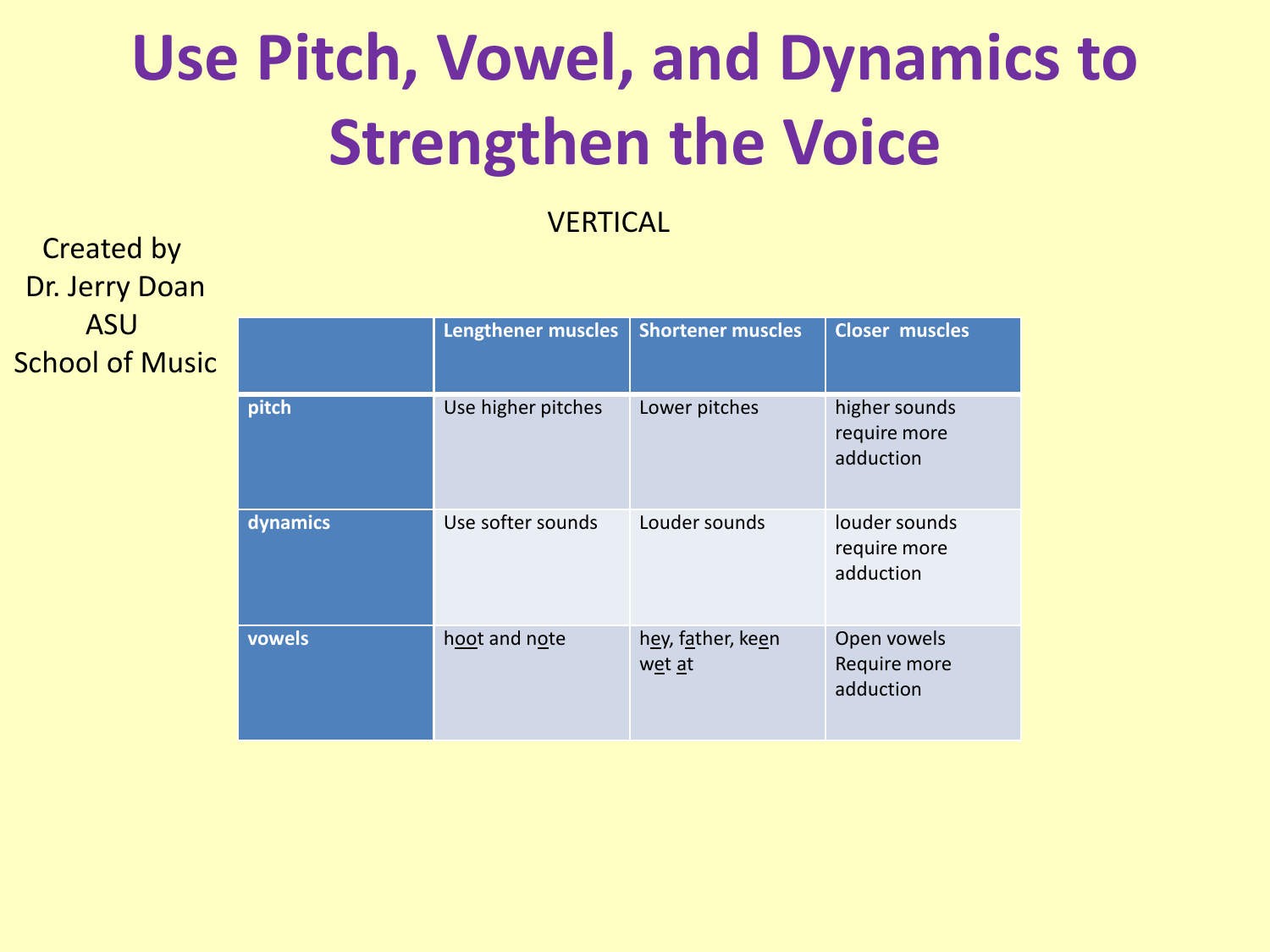### **Use Pitch, Vowel, and Dynamics to Coordinate the Voice**

#### **HORIZONTAL**

Created by Dr. Jerry Doan ASU School of Music

|          | <b>Lengthener muscles</b> | <b>Shortener muscles</b>    | <b>Closer muscles</b>                      |
|----------|---------------------------|-----------------------------|--------------------------------------------|
| pitch    | Use higher pitches        | Lower pitches               | higher sounds<br>require more<br>adduction |
| dynamics | Use softer sounds         | Louder sounds               | louder sounds<br>require more<br>adduction |
| vowels   | hoot and note             | hey, father, keen<br>wet at | Open vowels<br>Require more<br>adduction   |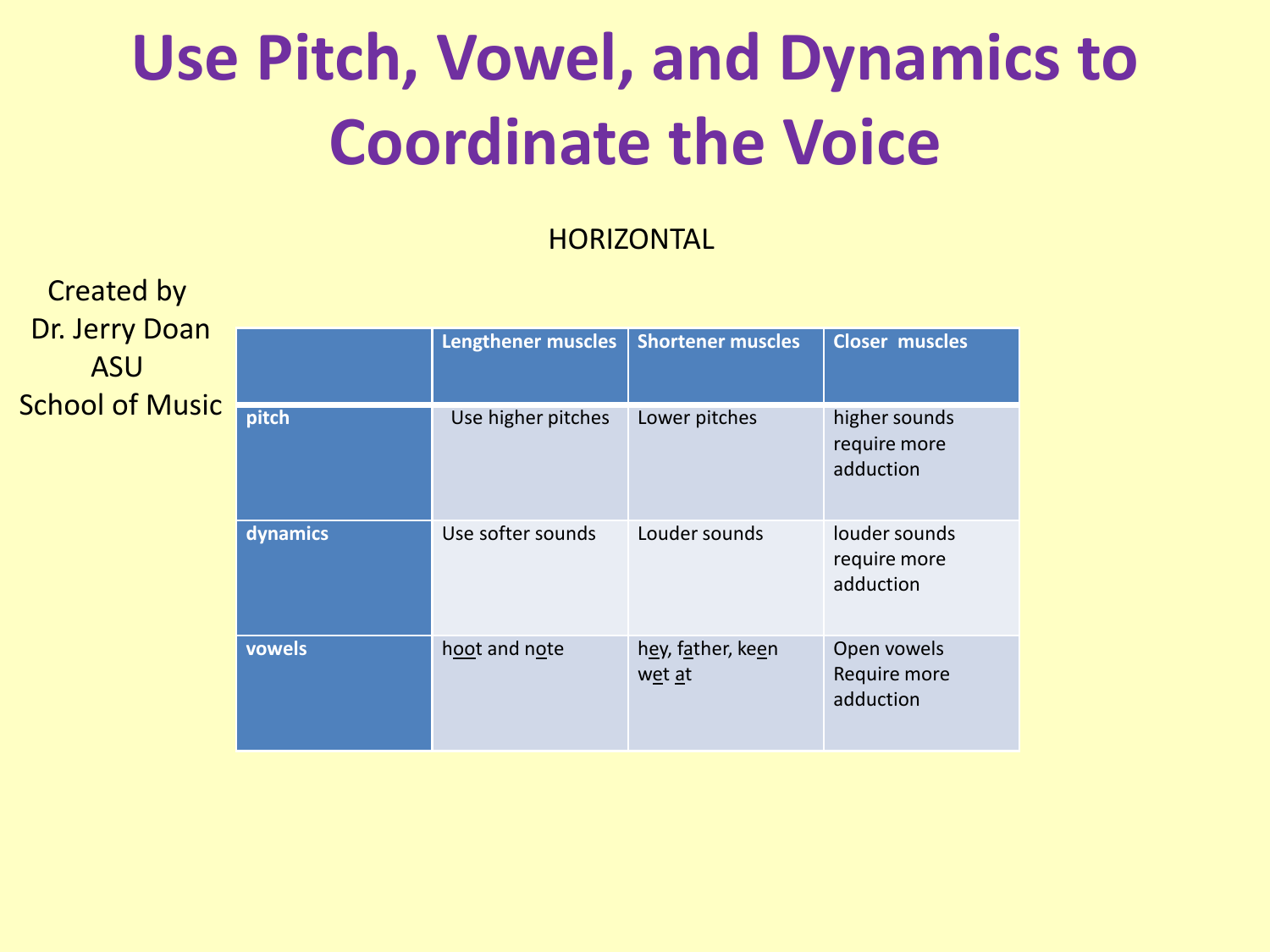### **Refine Vocal Technique BODY ALIGNMENT SUPPORTS SINGING:**

- 1. Floating, buoyant, aligned lightness, easy alertness
- 2. Arms straight above head Bobble head feel; slowly release arms. Think: head back, up. Show off gold-star stickers.



- 3. Ease. Lie on floor on your back. Experience flexability.
- 4. Lift and float.
- 5. Lift and forward. Open shutters. Smell fresh air.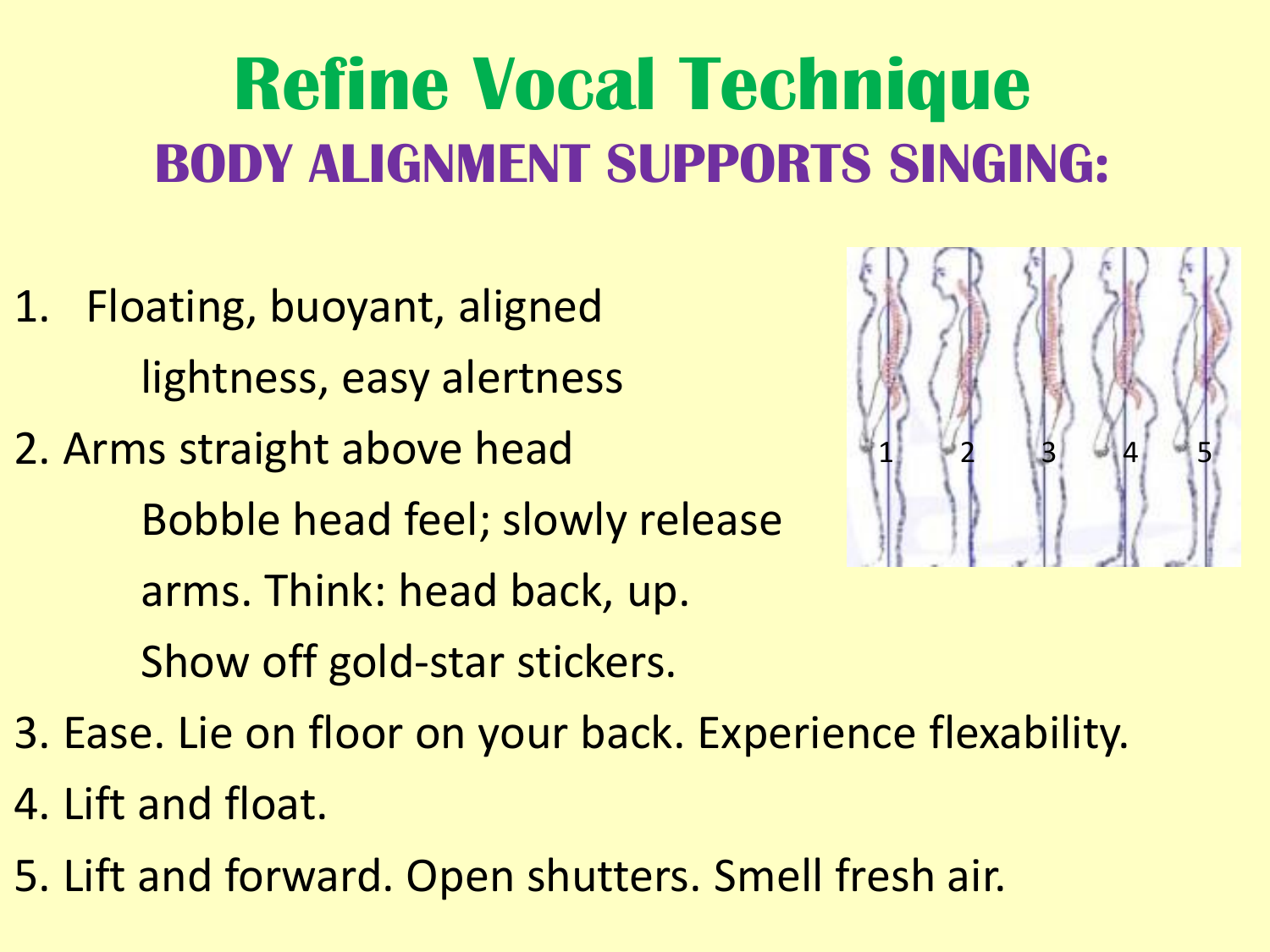1. Back of neck long; front, short. Head as balloon 2 Head too heavy! Ears over shoulders. Up, back. 3. Release. Add movement. Experiment with opposites. 4. Floating, tiptoeing. 5. Turtle. Up, forward. Walk and sing – high swan arms. hands down. Tall and relaxed. 1 2 3 4 5 **Refine Vocal Technique Neck and head alignment supports singing**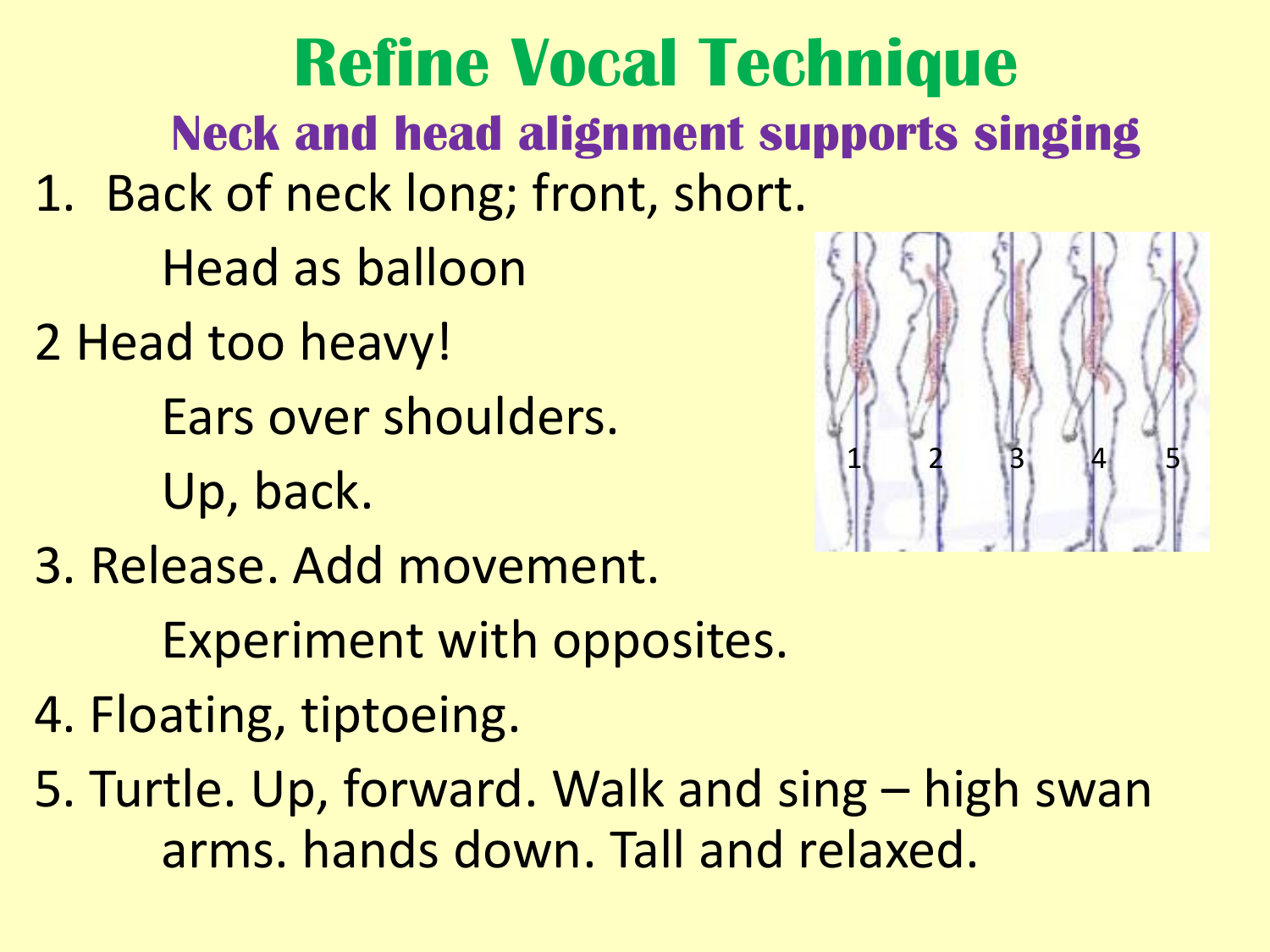### **Refine Vocal Technique Release tension**

- **Shoulders** back and comfortably down.
- **Neck** balanced place
- **Head** balanced place
- **Tongue** wide and flat
	- Touch bottom front teeth.
- **Jaw** swinging hinge; down and **back**. Marshmallows between back molars. "Duh" "Kah Kah" Puppet jaw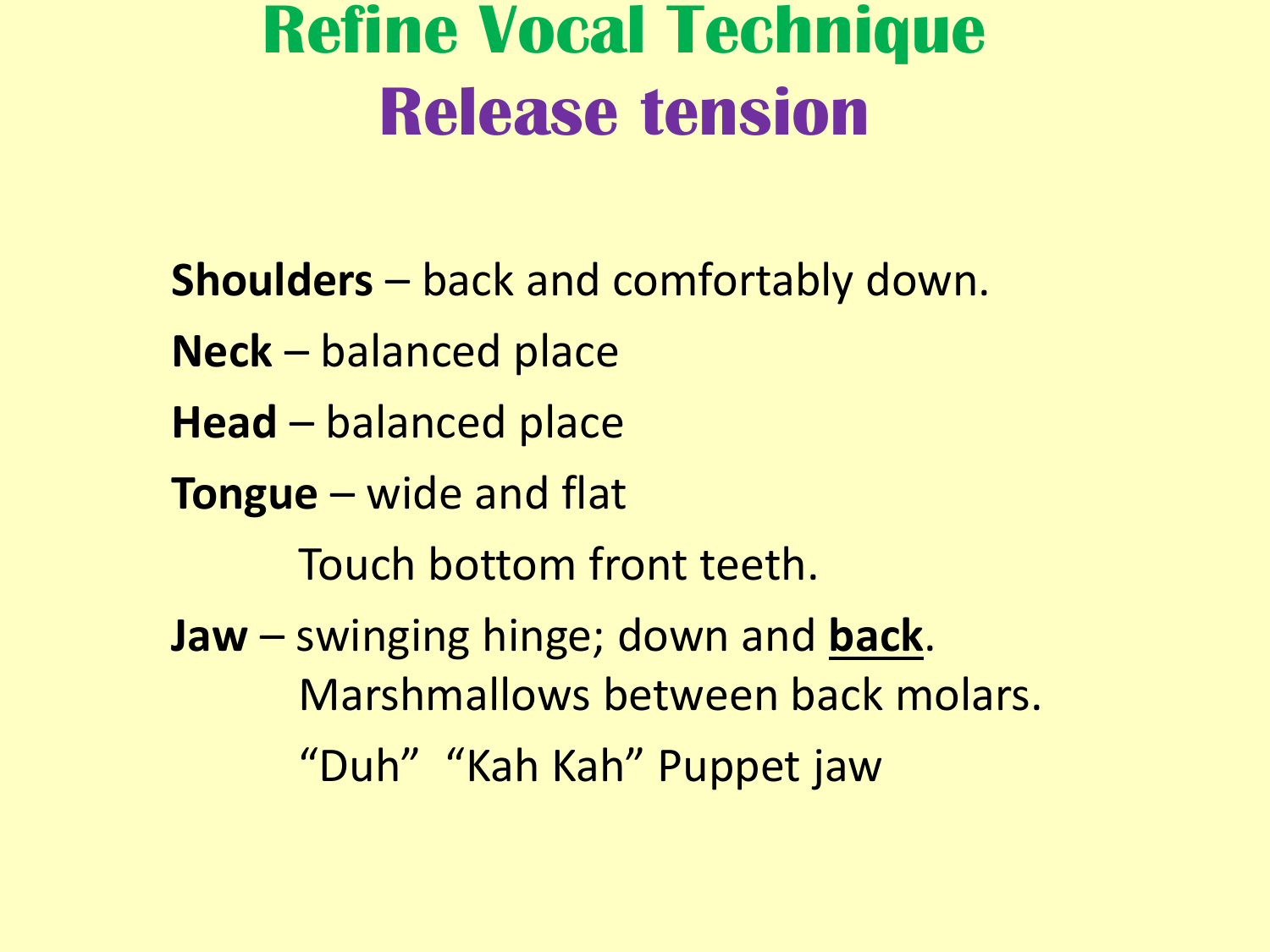**Refine Vocal Technique Extending child's full range safely**

Children explore then understand. Why this order?

- 1. Chest voice A3 to D4 up to E4 or F4
- 2. Higher head voice  $-$  D5 or C5 down to A4
- 3. Middle range.  $-$  D4 to B4
- 4. Highest register only when ready. –

D5 on up to A5 Use caution here! Why?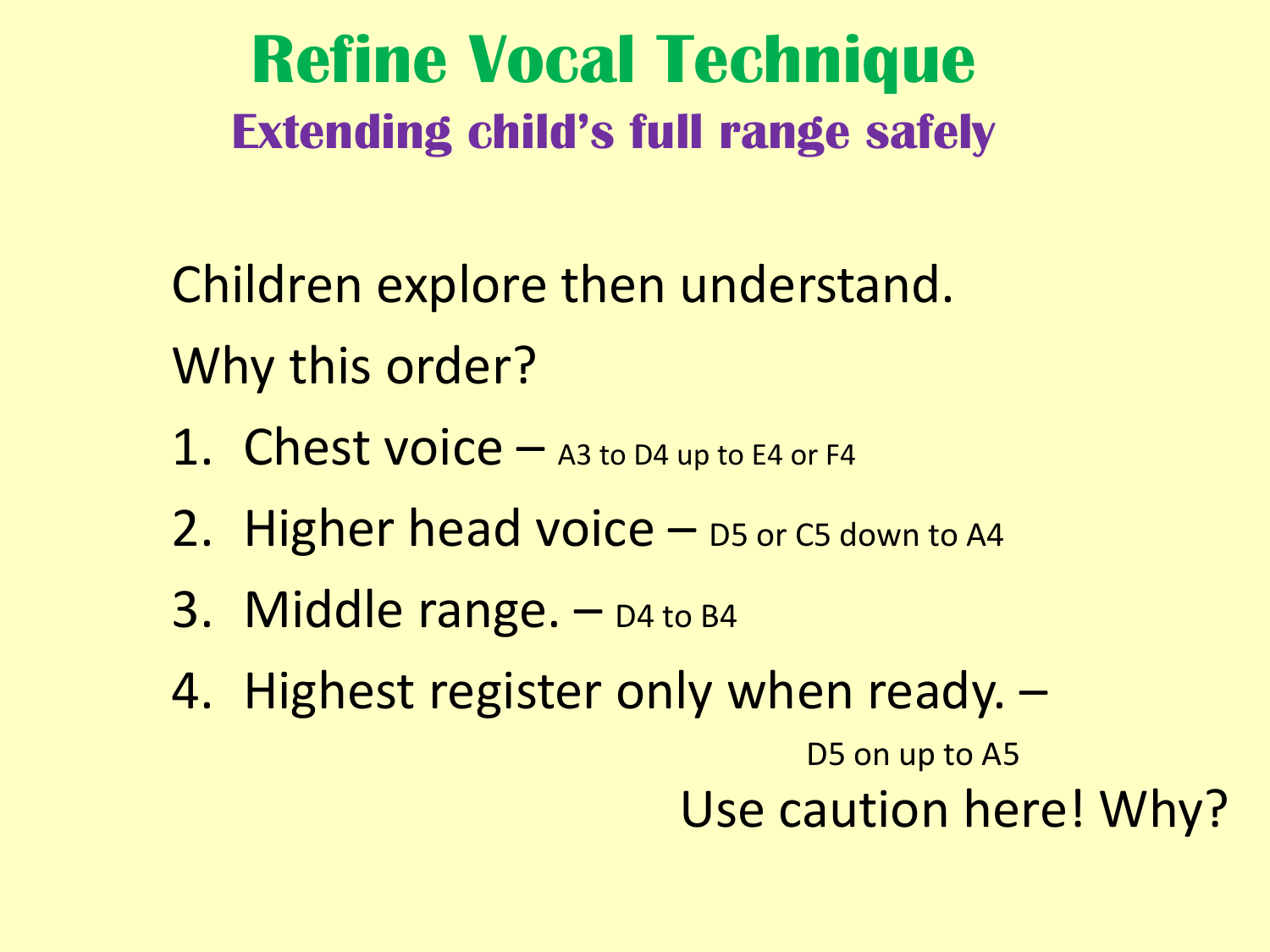### **Refine Vocal Technique Efficient Breath: Air for Singing**

#### Experience:

- 1. Hands and knees. **Large** breaths. Notice movement.
- 2. Breath in: bellybutton releases to floor.
- 3. Breath out: bellybutton back toward spine.
- 4. Partner work: hand-over-hand, upper tummy. Breathe in – hands out. Breathe out – hands in.
- 5. Bellows
- 6. Shoulder movement? Work with partner and hands.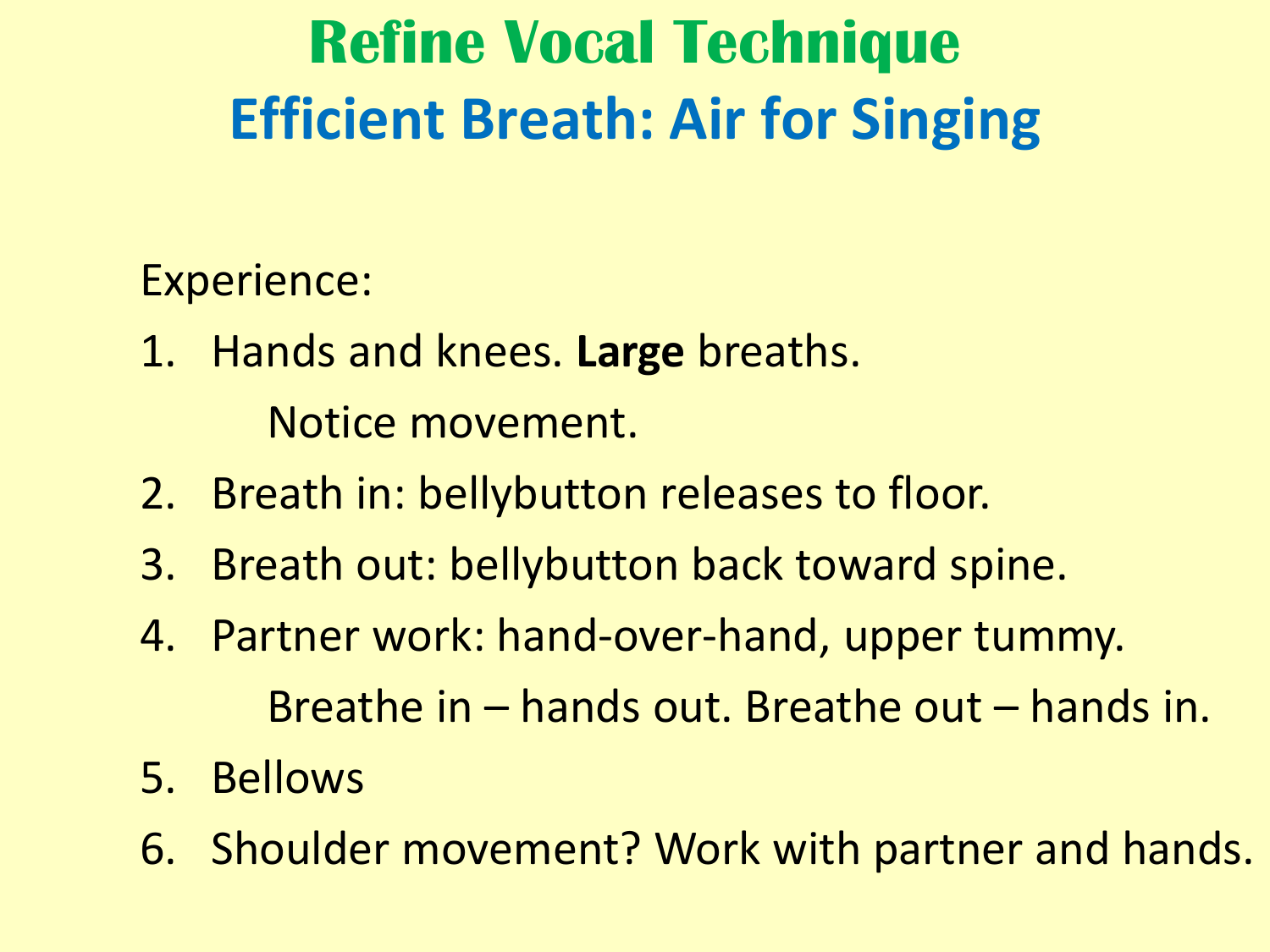### **Refine Vocal Technique Efficient Breath: Spaces for Singing**

Experience:

- 1. "Silent breath" shapes throat release jaw 1st. 2<sup>nd</sup> fog window. (Ah, U or OH)
- 2. Open throat, allow bellybutton to come out; air will automatically come in silently!
- 3. Ghost sound allowing tongue, throat, mouth to remain, draw belly button toward back.
- Breathe in vowel before singing.
- No need to change anything for singing. Just sing.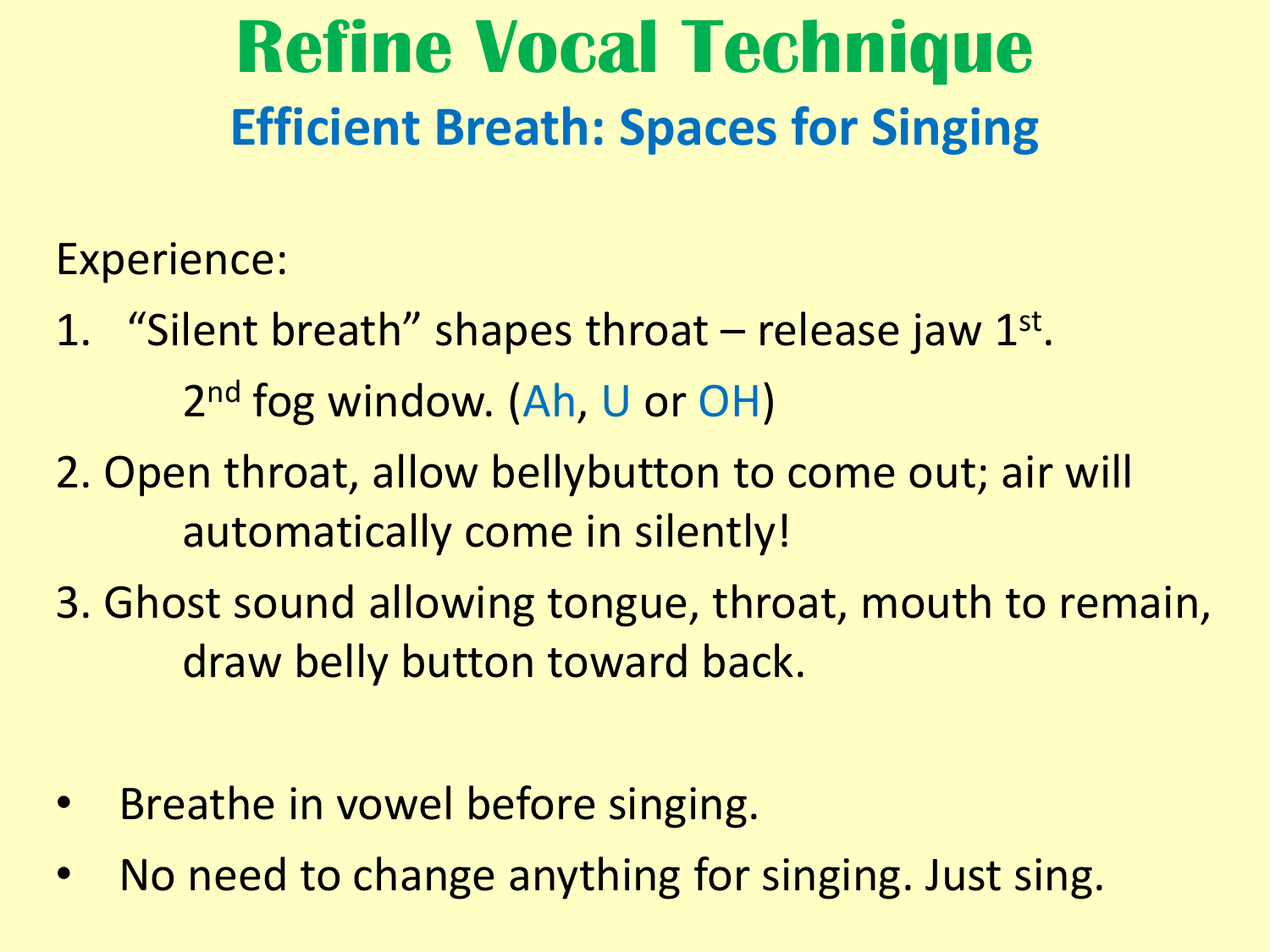### **Refine Vocal Technique Breathy sound**

• Too much air out at once while vocal cords not closed

Suggest:

– leaky tire: F, SH, or S, quiet sounds. (Developmental skill!)

Don't let them tense throat.

Note: you are asking them to engage their abs, their "support" system.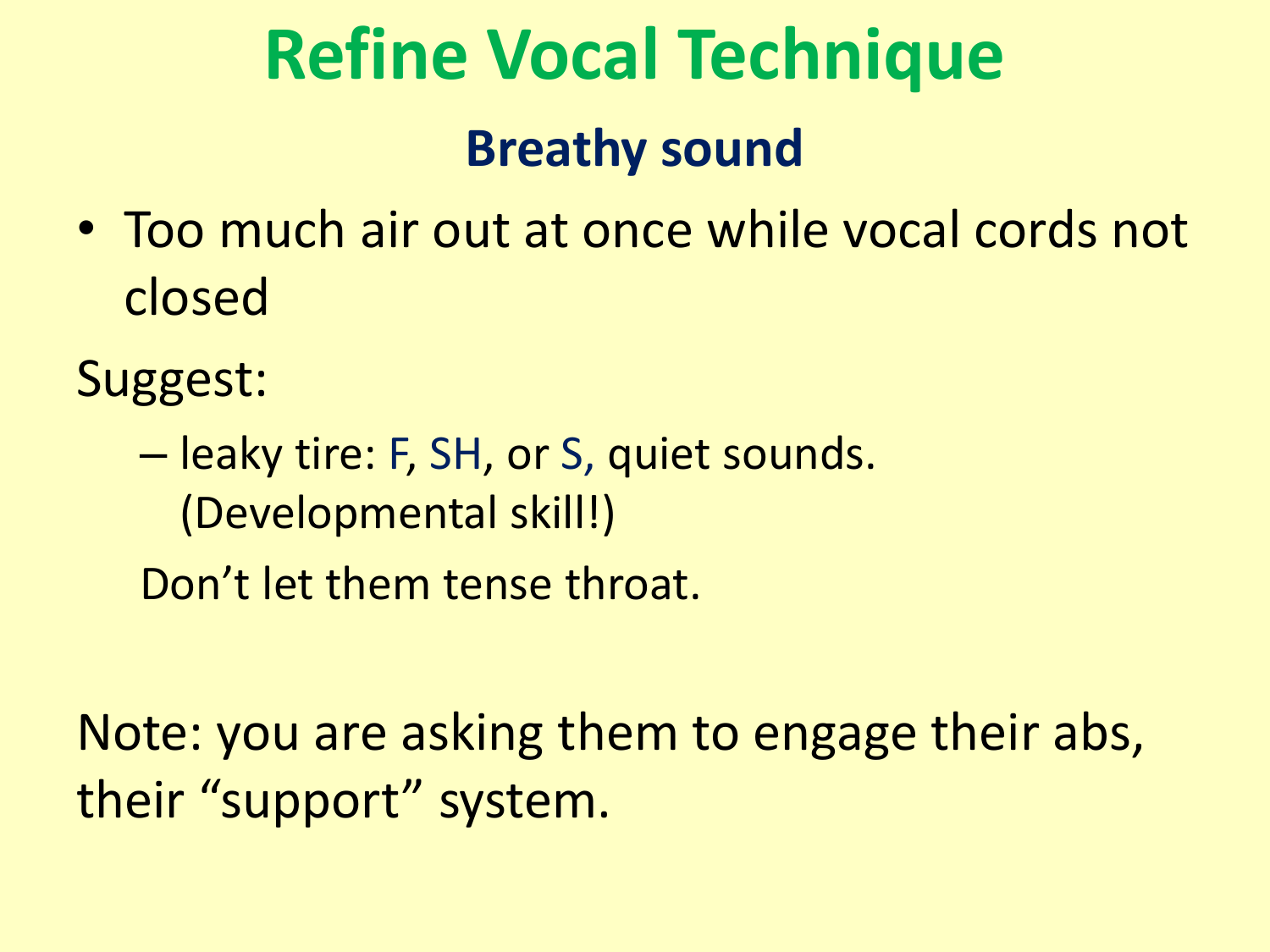#### Breathy sound

- Not enough air at onset
- Closer muscles not strong enough for air used. Suggest:
- 1. Hum with teeth together. Feel buzz.
- 2. Keep lips together; open teeth. Keep buzz in roof of mouth by nose.
- 3. Release jaw to mee then mah. Imagine buzz still there!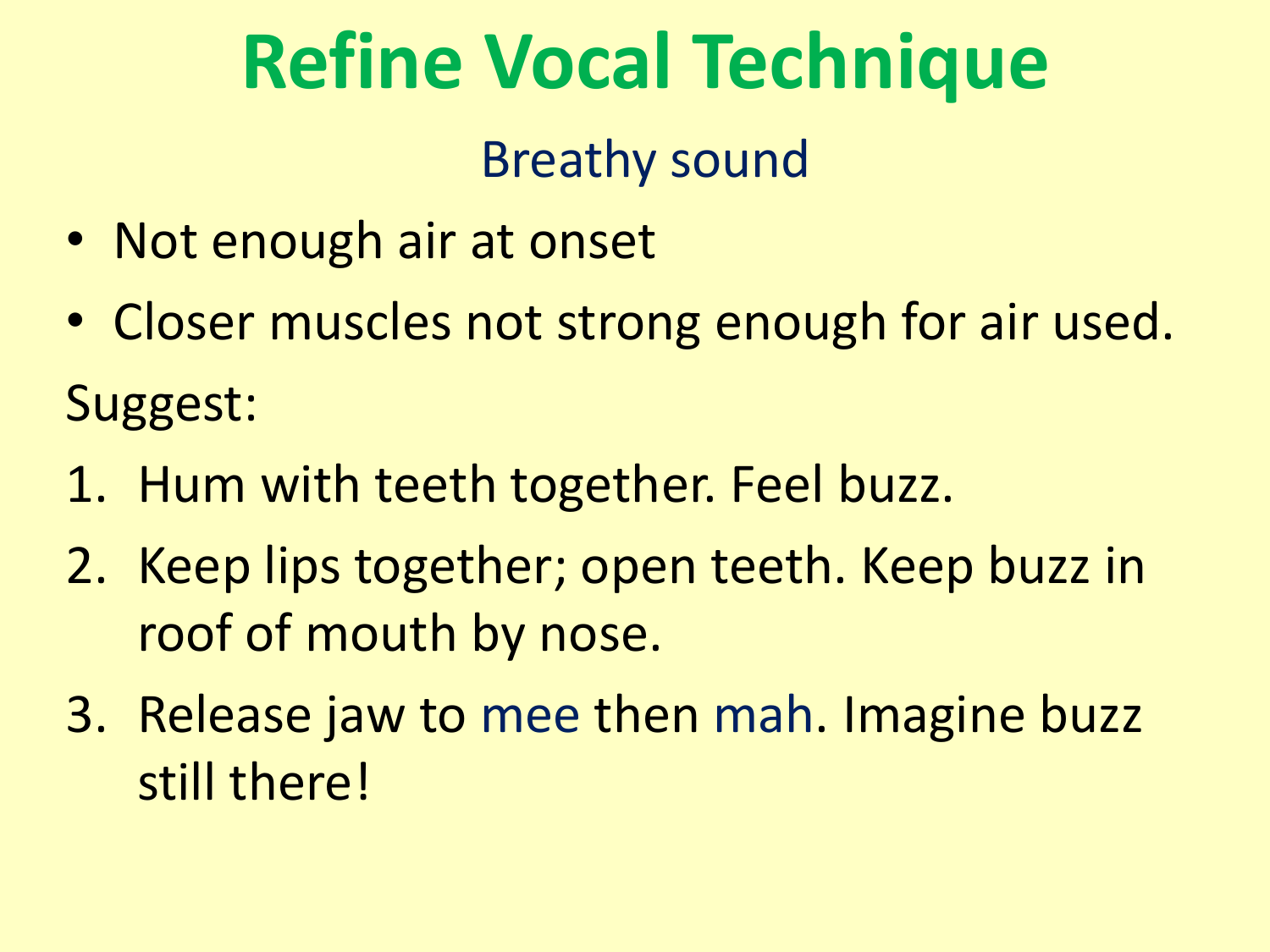### Breathy sound

- Not engaged
- Very timid
- Suggest:
	- Fun! Play!
	- Opera singer
	- Zooms Vee's
	- Sing with plank, standing one foot, or light calisthenics.
	- Speak the phrase.
	- "The Bicycle"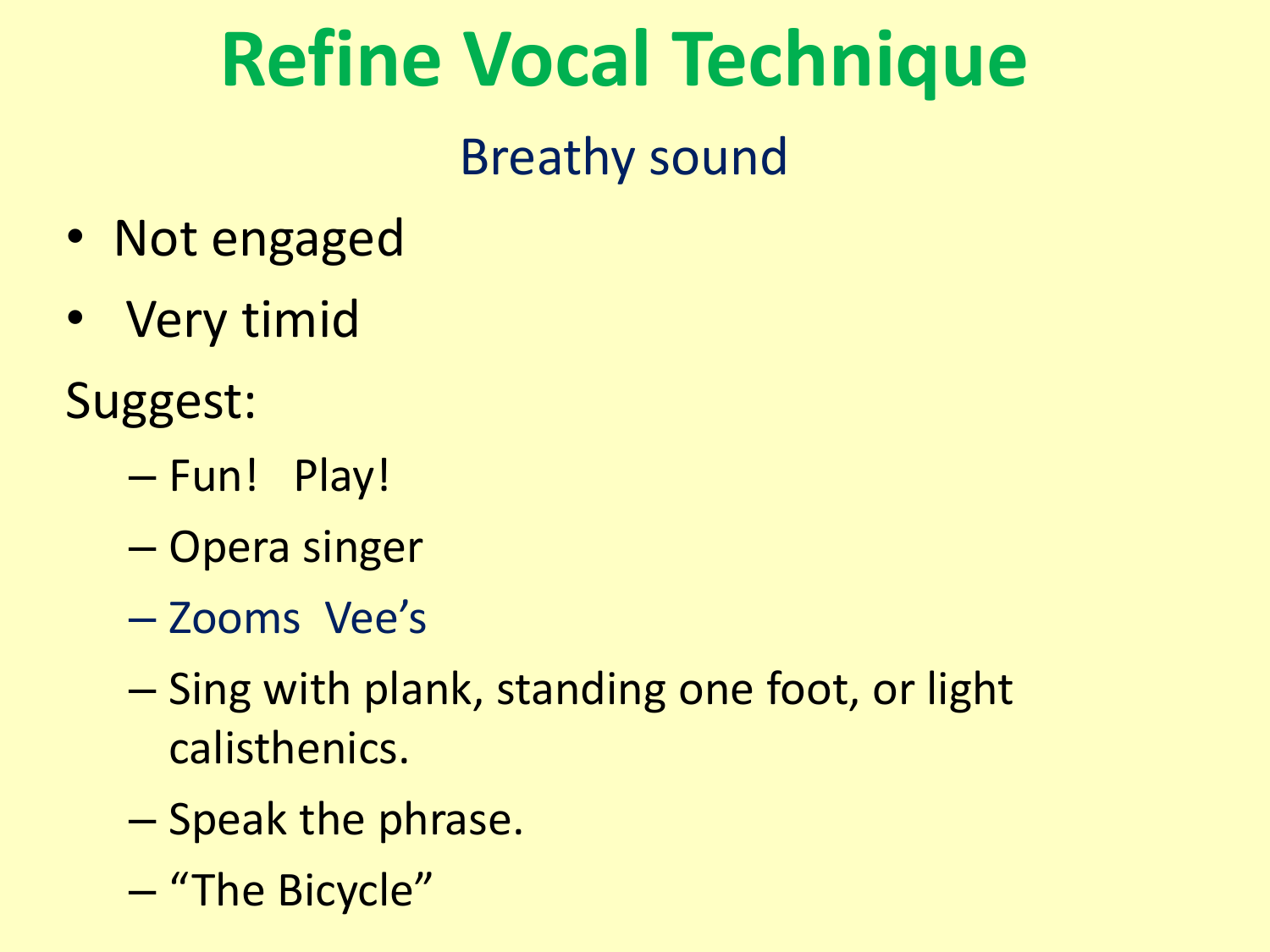A pushed or forced vocal sound

- Understanding
- **Modeling**
- Emotional issue. Lots of external muscles, too much breath energy. See chin rising or falling or neck strain.

Suggest:

- "Efficient singing feels easy in throat. Let's explore!"
- The "Whoop"
- "Sing in own bubble."
- "Sing as if younger."
- Re-explain resonance areas again.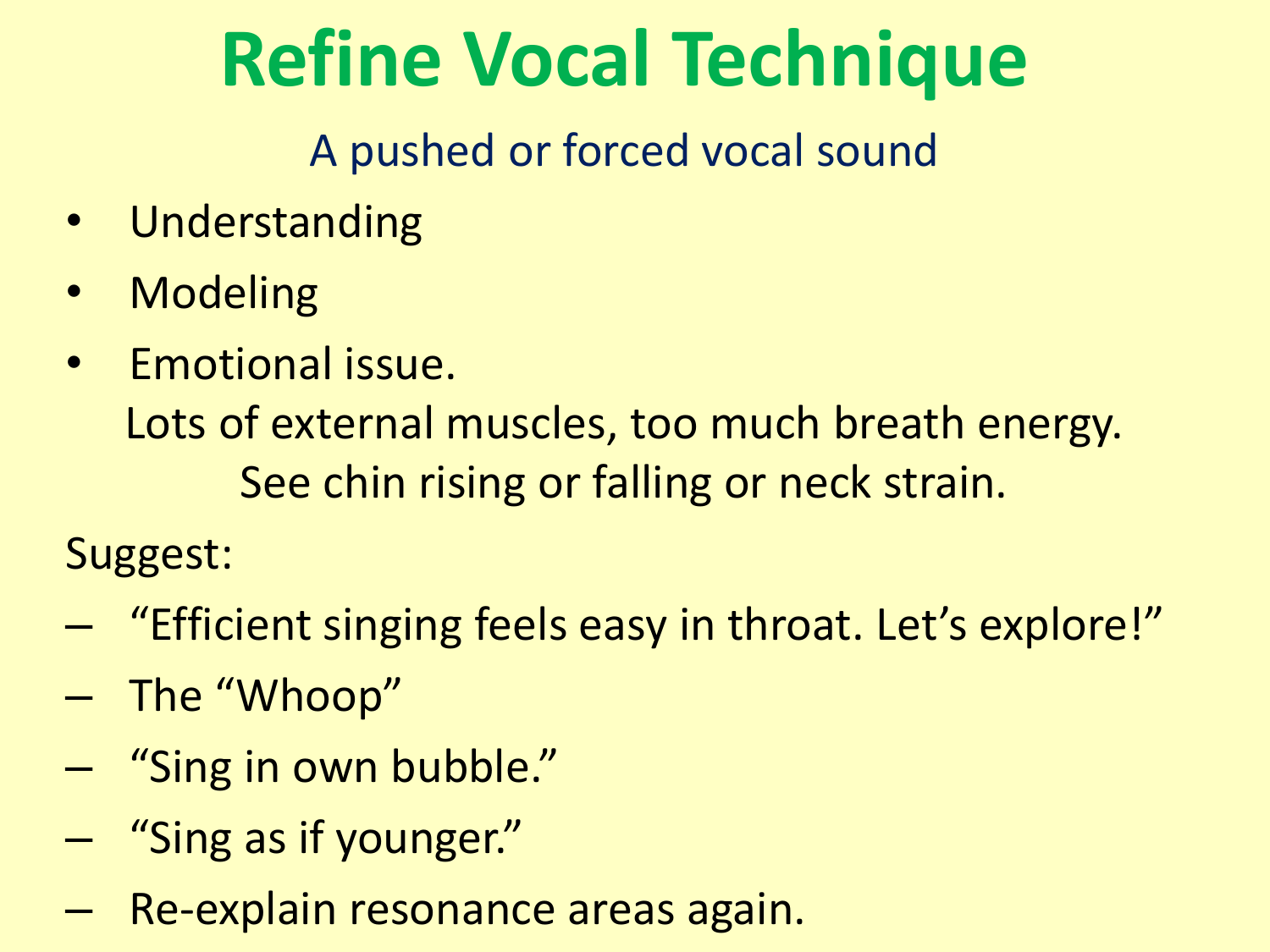A pushed or forced vocal sound

- Explain: power and intensity come slowly over many years.
- "Nobody is alike."
	- I.e. same height, not same size clothes
	- Voice is what it is.
	- No copying.
- "Vocal cords must get thinner as pitch rises." (rubber band)
- Exercise on OO or EE vowels. Why?
- "Practice singing to a young child."
- Vocal models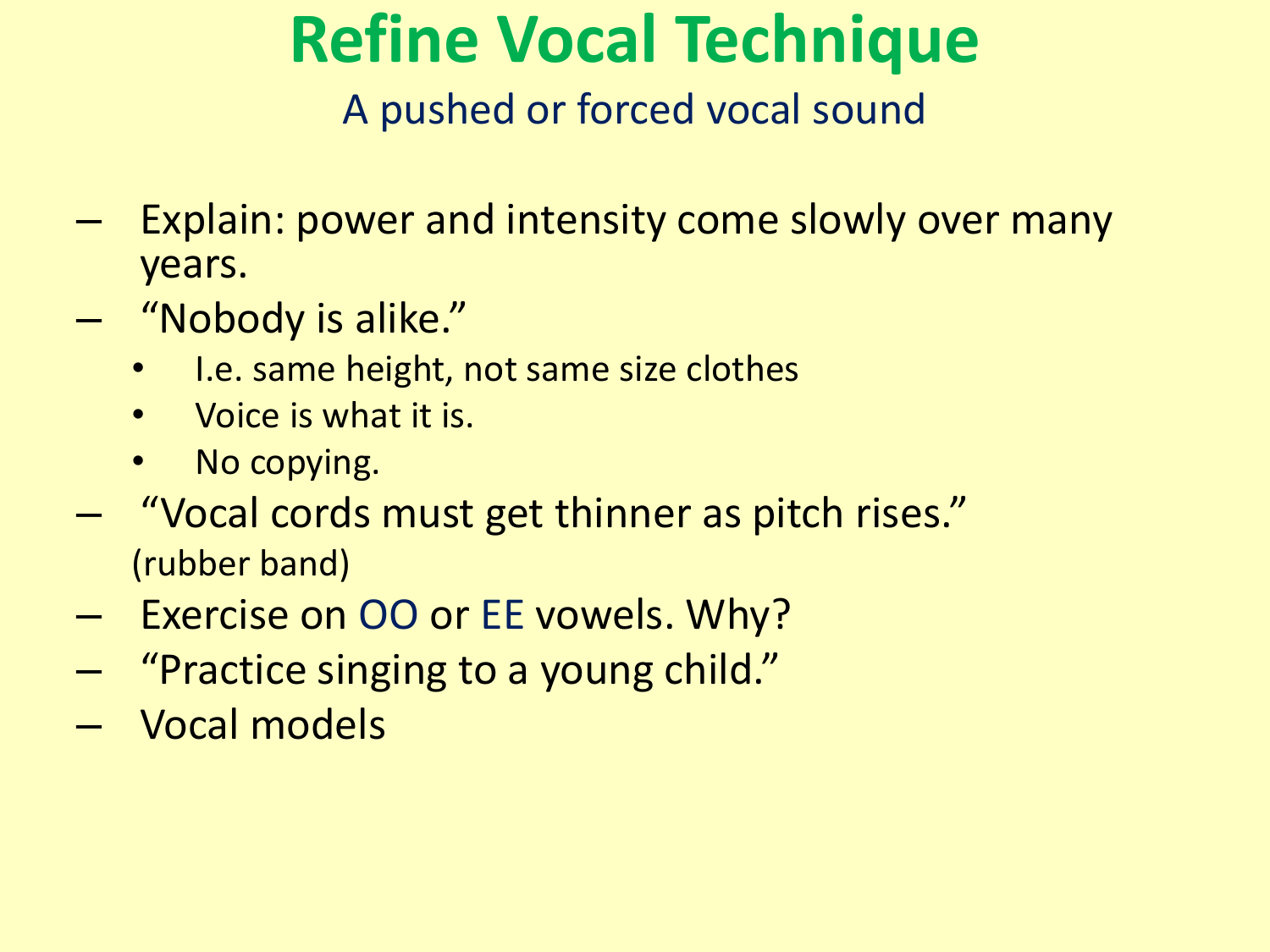#### Nasal sounds

- Soft palate down.
- Suggest:
- Inner smile. "Smile at yourself, don't let others see." "Pretend something is funny; don't let teacher see!"
- Exercise: use pilot consonant K with OO.
- Exercise: Ng gah
- Exercise: Yah, Yah Why?
- Imagine lifting back molars as sing.
- Vocal models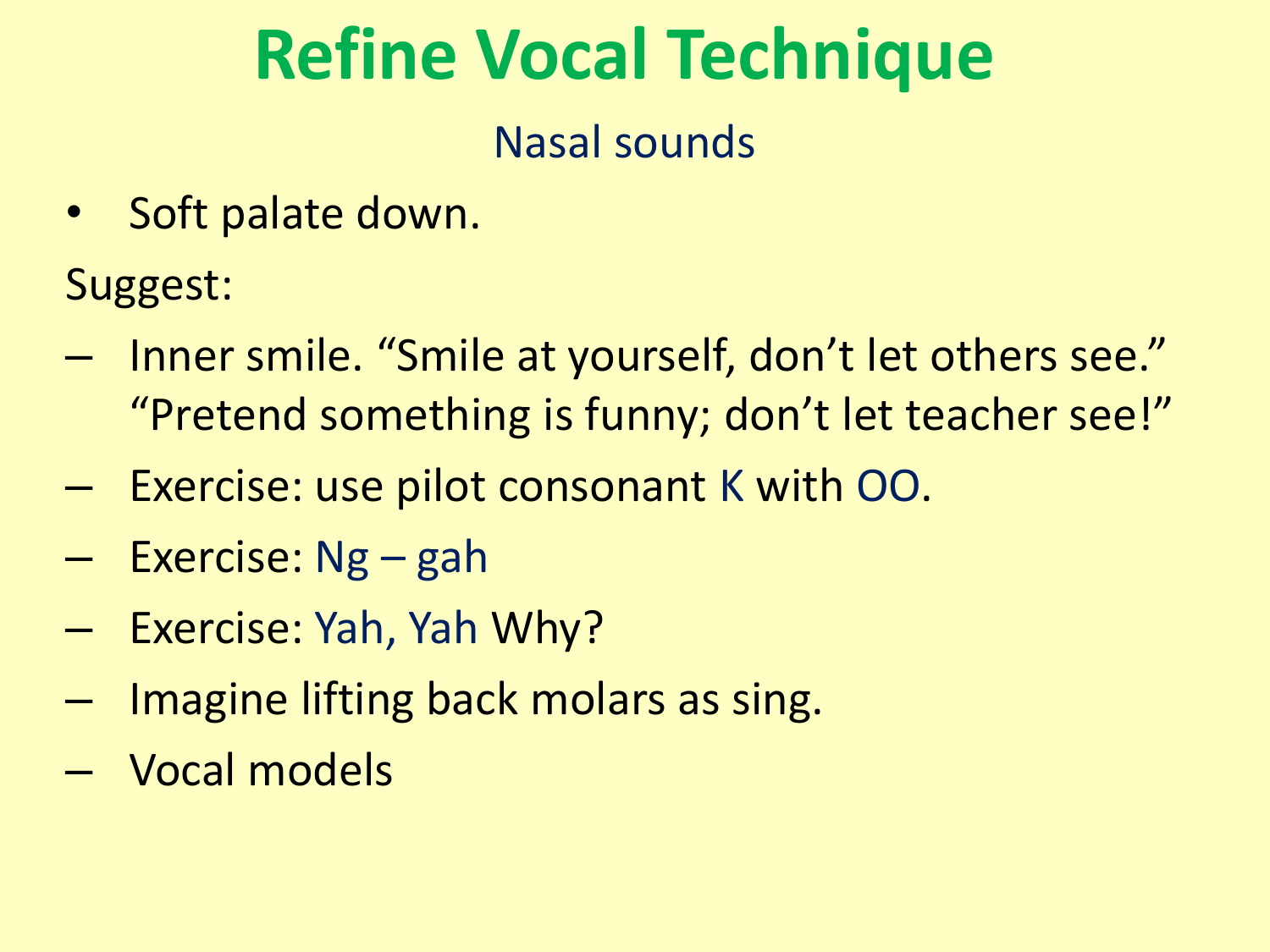Loud chest-voice singing rising to sudden quiet headvoice singing.

- Weak lengthener muscles
- Static larynx adjustment in chest voice or head voice Suggest:
- See process for strengthening head-voice range and coordinating middle range.
- Remind: each note is different combination of muscle actions.
- Toy
- Vocal models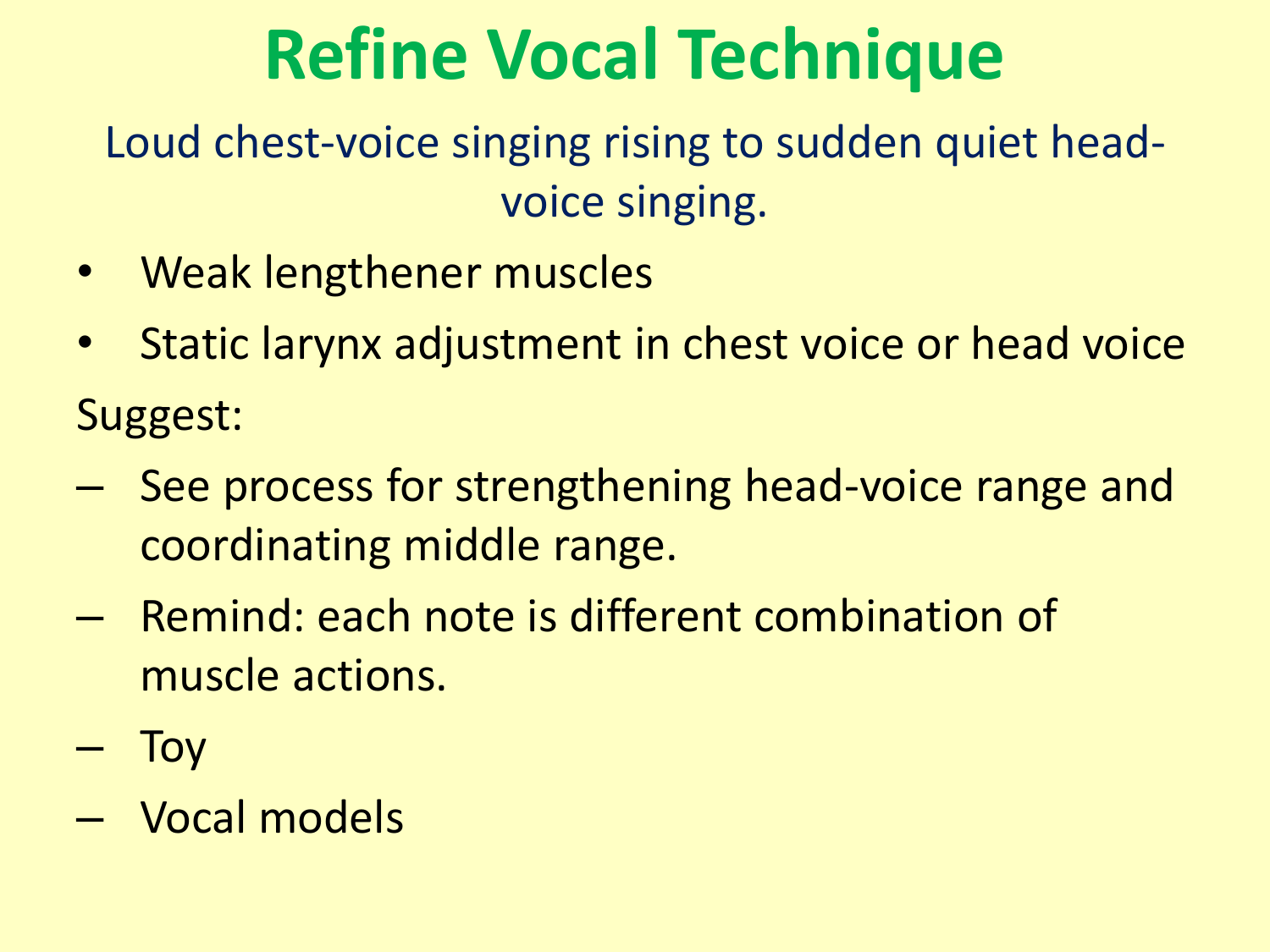Un-projected singing

- Developmental: strength and coordination
- Breath
- Understanding

Suggest:

- Faster air
- Strength and coordination exercises
- "Send your voice out to…"
- "Sing on your air." "Keep air flowing." (Roll hands while singing.)
- Toy microphone
- Vocal models
- Sing at home.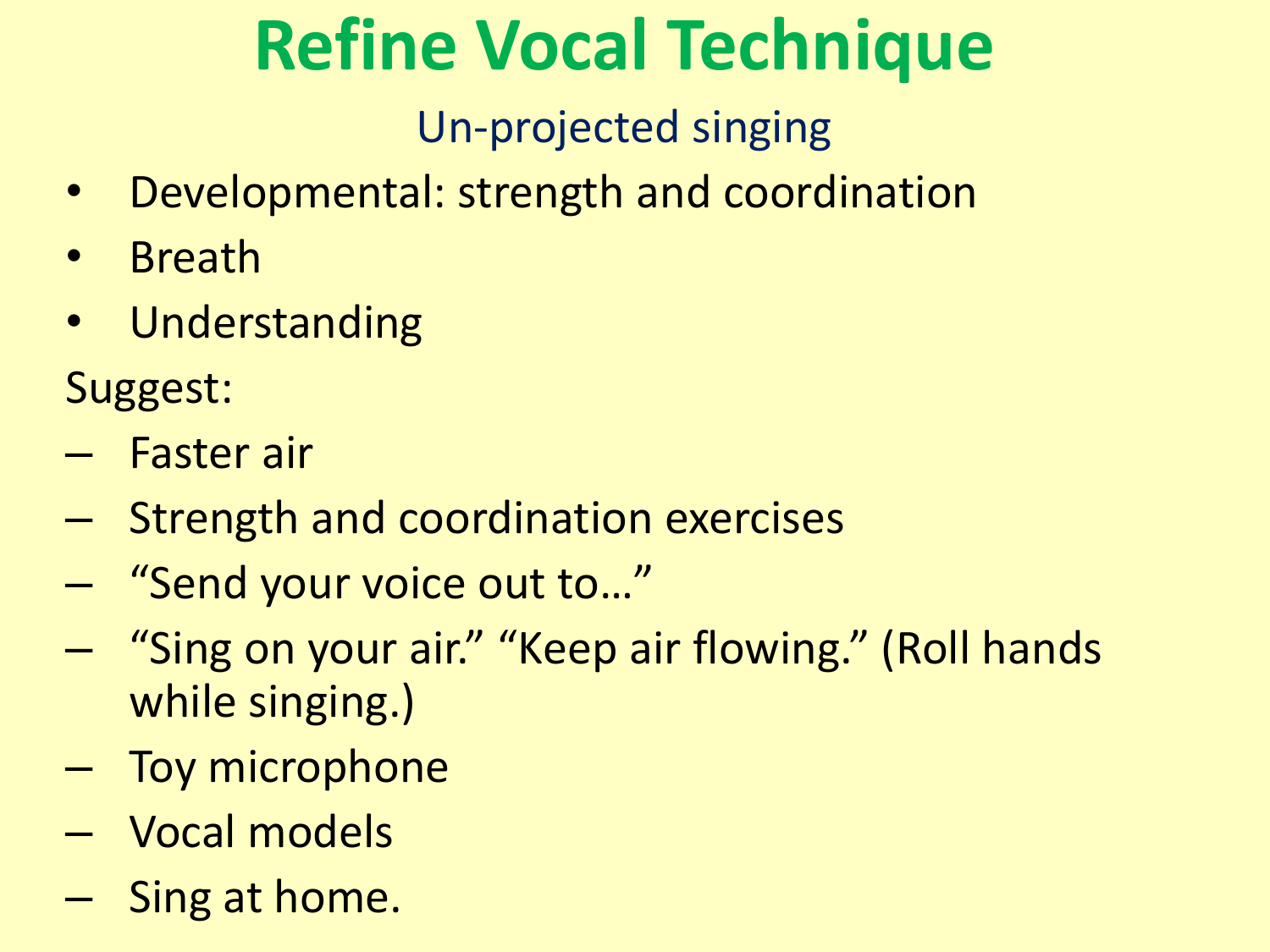Inability to sing in chest voice

- Idea of singing, vocal models
- Emotional issues: inhibited, wanting to appear nonpushy, introvert, fear of embarrassment
- Experiential issues: no full chest voice even when speaking
- Suggest:
- Fry tone and add more air.
- Slow, sustained warm-ups from middle C to E4 with father, hey, or at vowels.
- "Sound is not as loud / bright as it sounds."
- "Not using this chest voice to sing is like having two legs, but only using one to walk."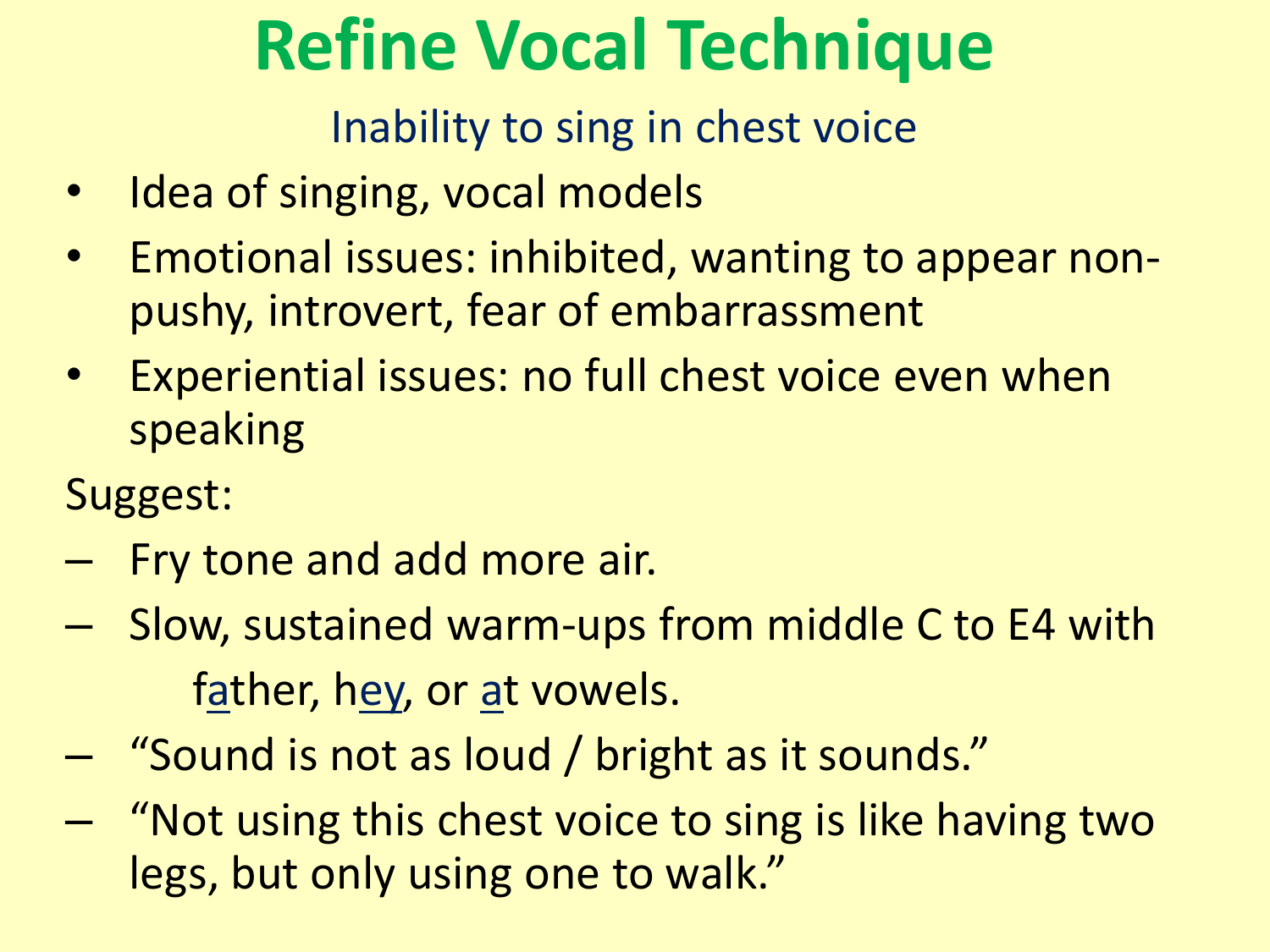#### False vibrato

- Make voice bigger, brighter, older, more powerful.
- Copying vocal models
	- **4 ways to make vibrato: tongue tension, jaw tension, epigastrium area tension, or vibrato with the intrinsic muscles.**

Suggest:

- 1. Feel tongue, jaw, epigastrium area as sing.
- 2. See self too. Notice where tension happens.
- 3. Re-teach singing technique without tension.
- 4. Say "let go" to the unwanted tension if need.
- 5. Vocal models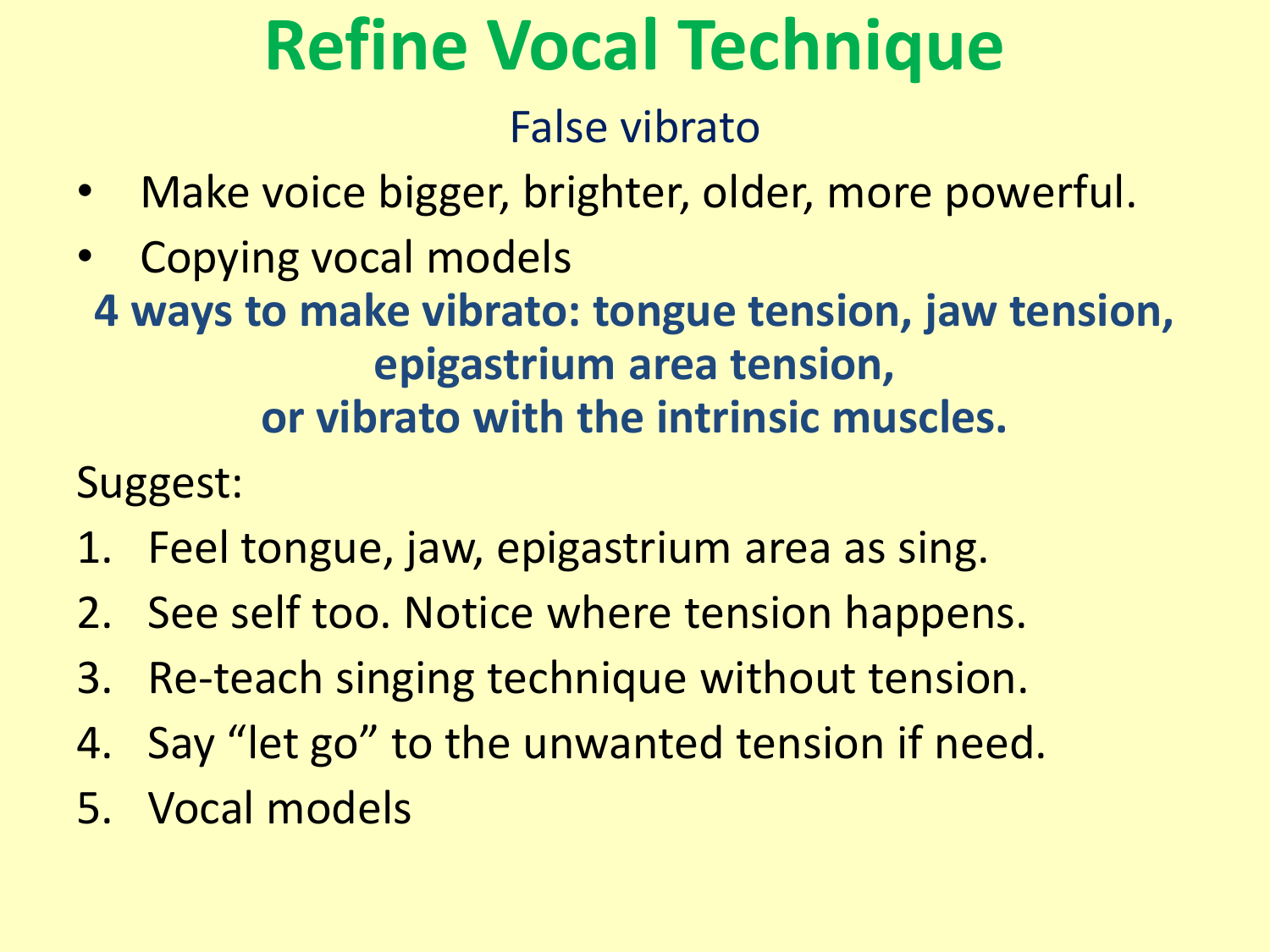Lack of legato singing

- Disengagement from breath
- No concept phrase yet

Suggest:

- Sing full phrase one breath with lip buzz or rolled R's. If sound stops, disengaged.
- Sing with continuous hand movements. Show phrase.
- Speak phrases: energized speaking in same range.
- Draw phrases and sing as marker/finger/arm moves.
- Vocal models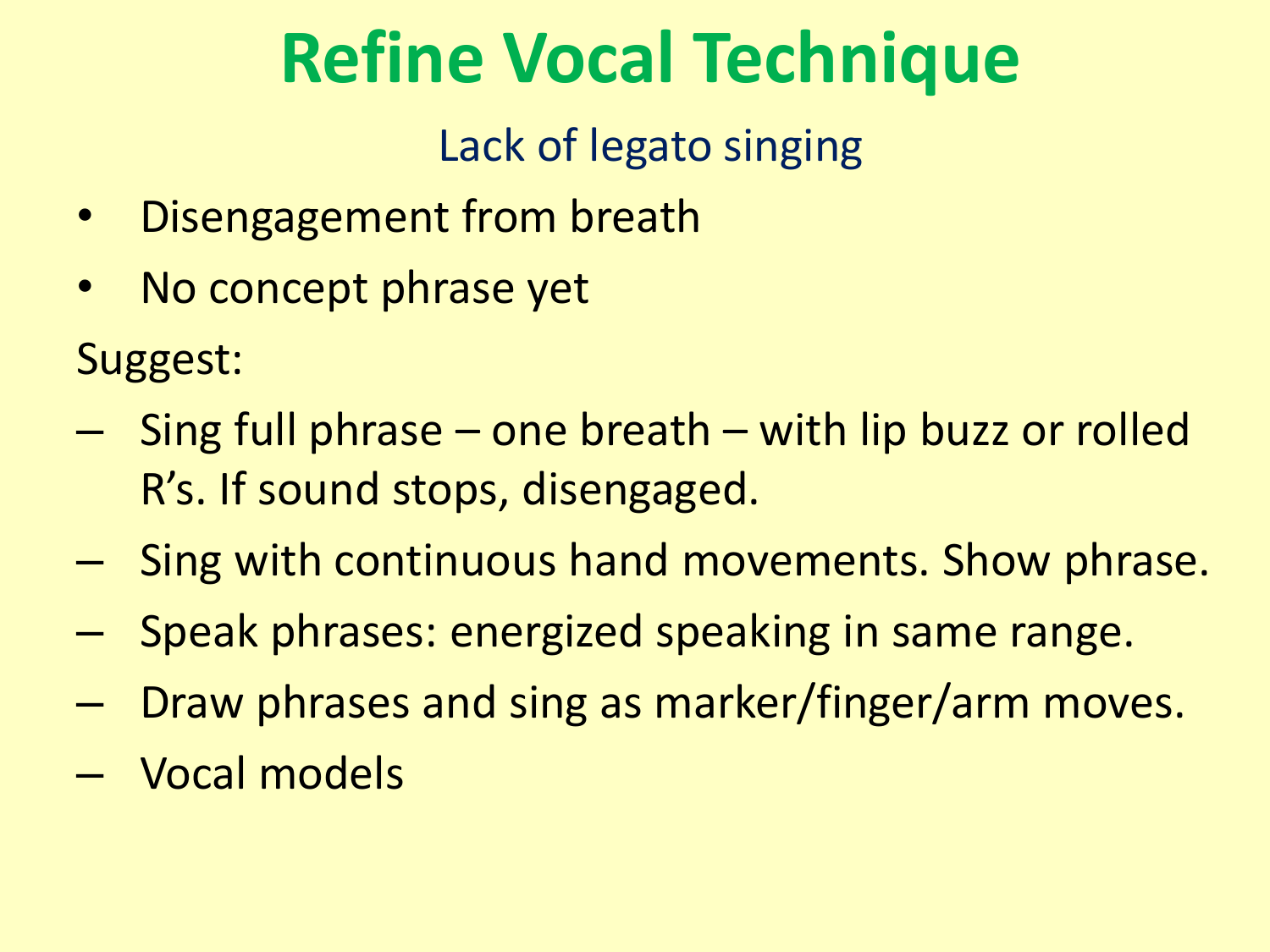Chest voice range with little support

• Habit of speaking. (In chest-voice range, we revert to poor speech habits.)

Suggest:

- Speak words elongated, energized while doing:
	- bicycle
	- plank
	- one foot lifted
	- simple jogging or other light calisthenics
- Sing, in range, continuous Yee.

Caution: do not sing in this range too loudly! Just sing well supported!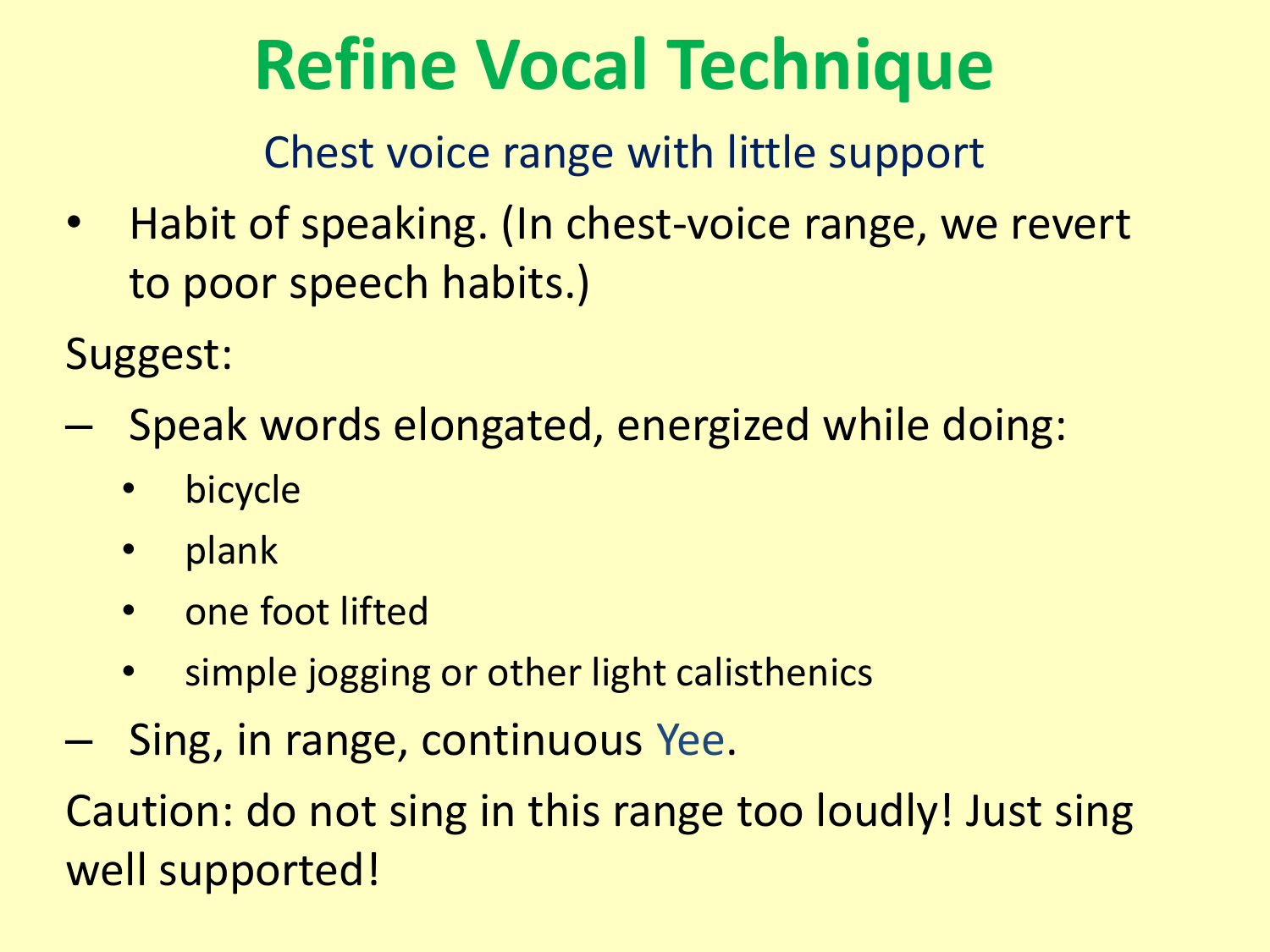A too-tight or out-of-tune sound above B4.

- Not enough space for vowel
- External muscles creating tension, interfering – vocal range issue.
- Suggest:
	- Modify vowels toward more neutral vowel.
	- Speak words in higher range, no external muscle tension.

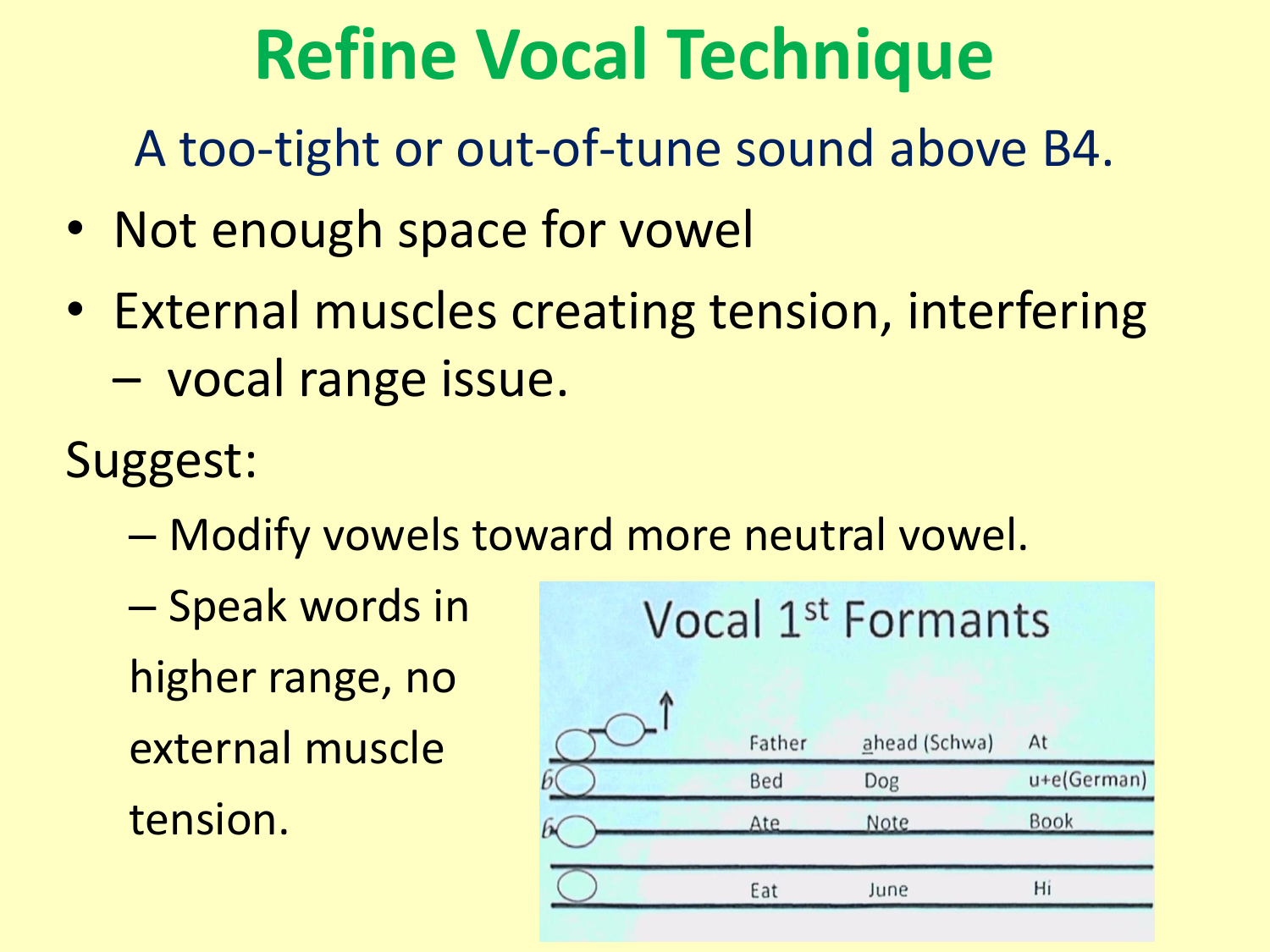#### Flat singing

- Many possible causes!
- Most prevalent: vowel shape, inadequate breath support, weak head-voice muscles, singing too long in high tessitura

Suggest:

- Lighter singing
- Engage appropriate breath energy
- Inner smile
- Strength/coordination exercises
- Modify vowels
- Re-arrange melody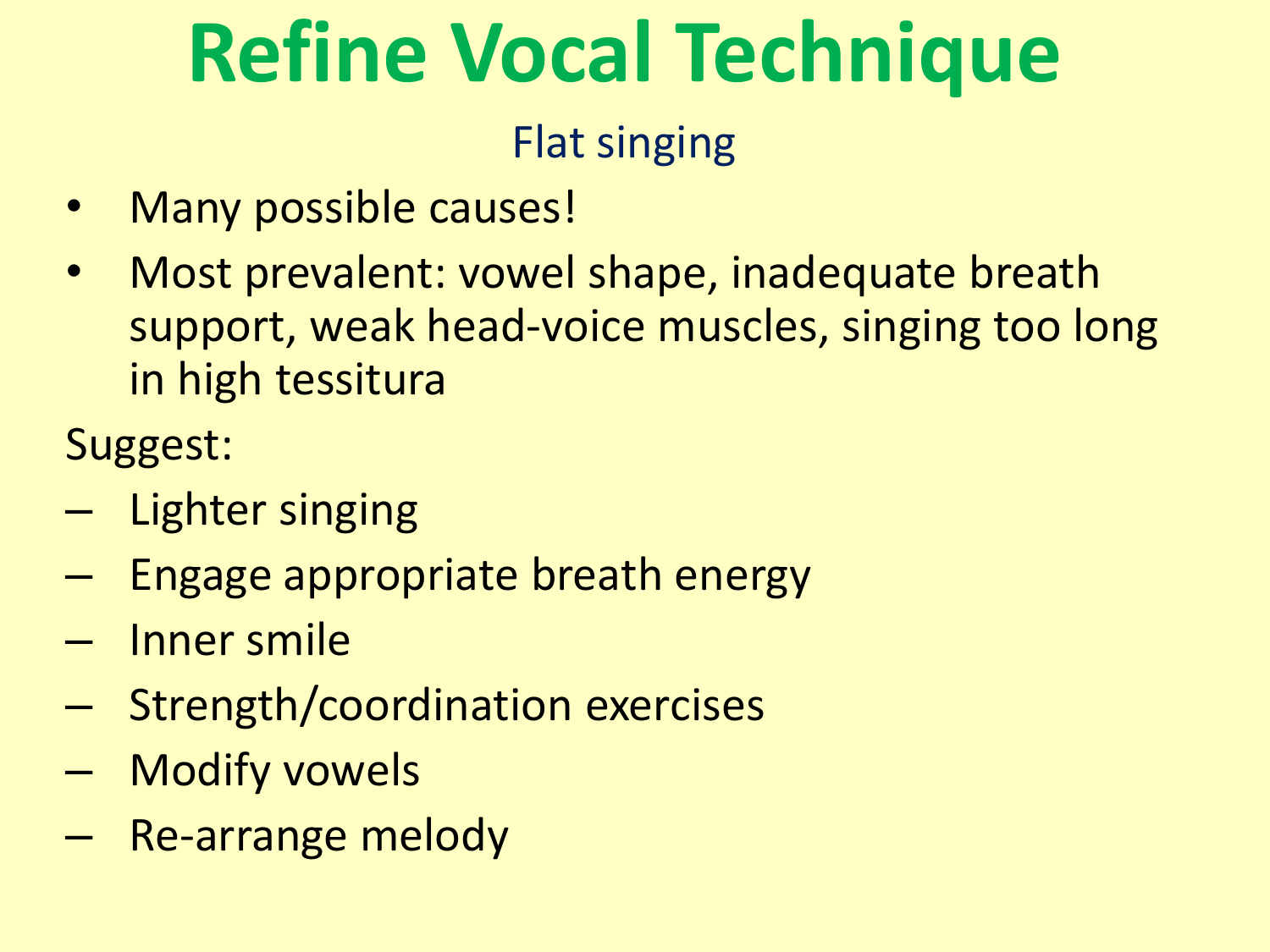#### Sharp singing

- Too much air flow for pitch
- In passage zones, muscle management issue Suggest:
- "Sing in your own bubble."
- Sing quieter on passage zone notes. Why?
- Re-work synergy of muscle engagement.
- Slow down phrases to practice. Why?
- See extending vocal range information.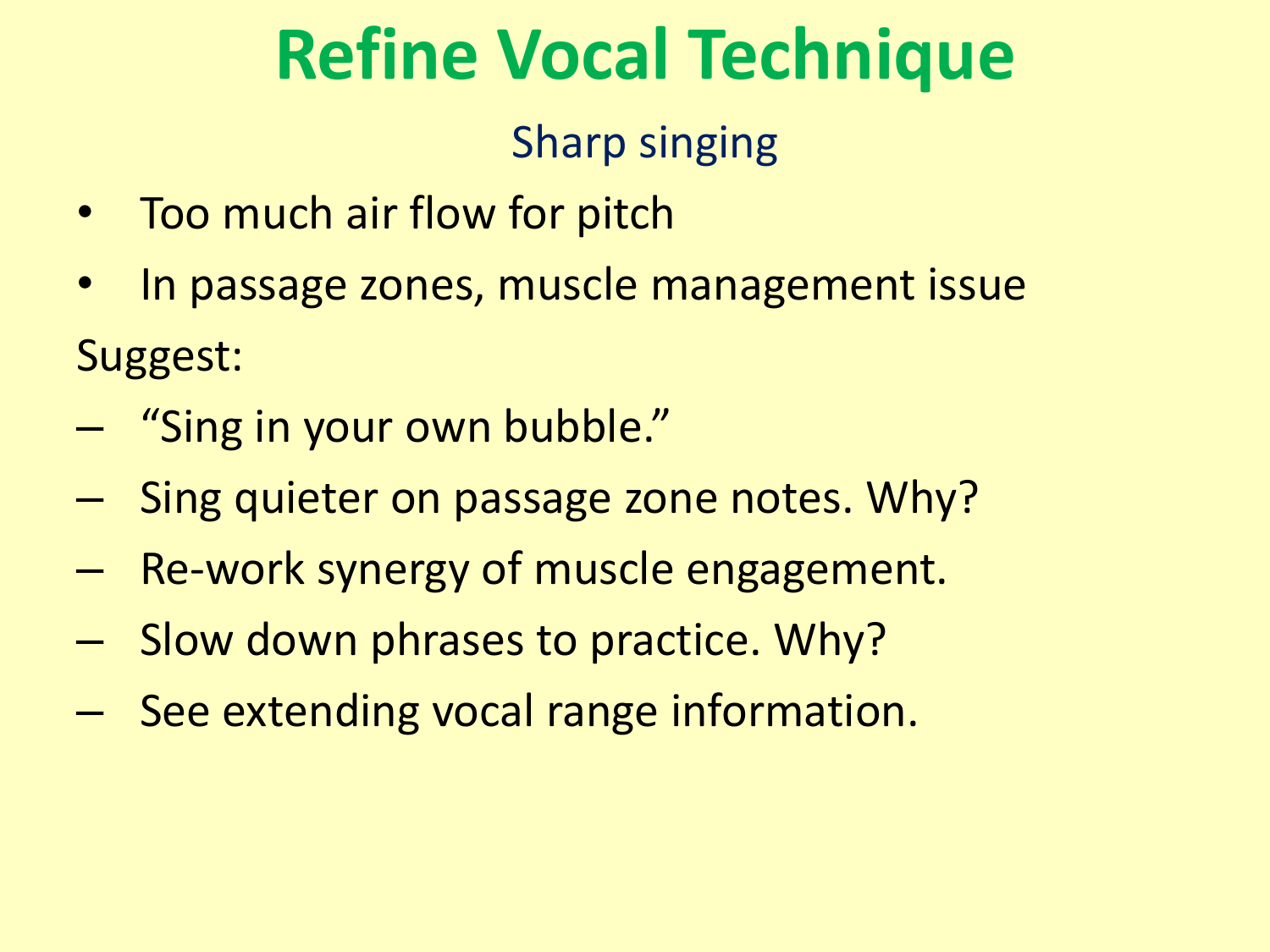### **Refine Vocal Technique** Out-of-tune singing

- Inattention to inner hearing of own voice
- Inexperience  $-$  no strong pitch neural network yet

Suggest:

- Close ears and listen in head.
- Practice matching pitches. A LITTLE EVERY DAY!
- Explore/practice different registers.
- This will take TIME!
- Be patient!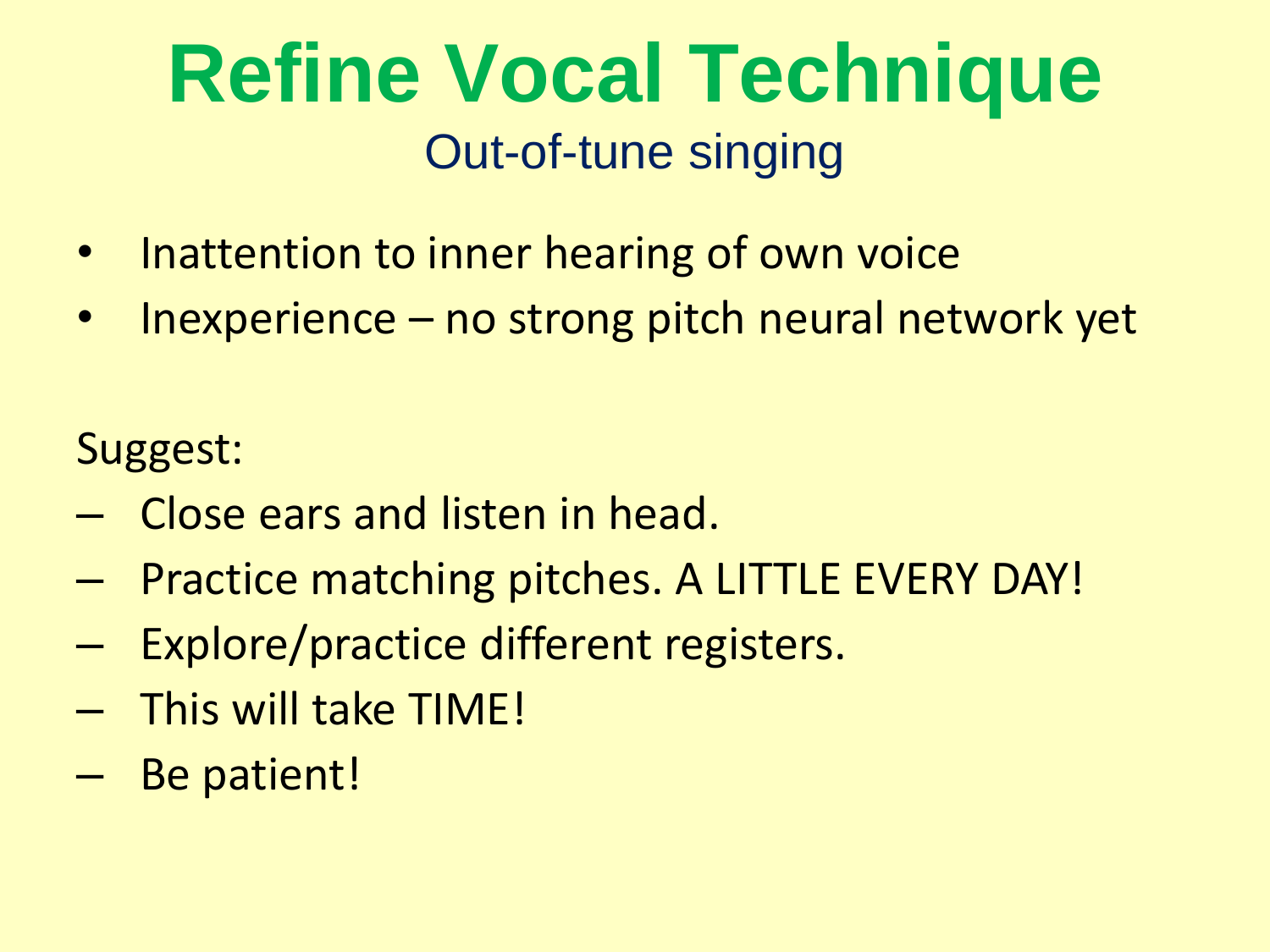Overall vowels: too bright

- Too much emphases on mouth space
- Vocal models
- Exaggerated mouth opening

Suggest: re-balance spaces of mouth/throat.

- Imagine candy on back of tongue; don't let it touch roof of mouth, release jaw, inner smile. Sing!
- Beginning of yawn (Pretend in class; don't want teacher to see; keep your lips closed.) Oh to EE Sing!
- Feel more space in back of mouth with tongue still touching your front bottom teeth. Show picture.
- Exercise: Go with strong G.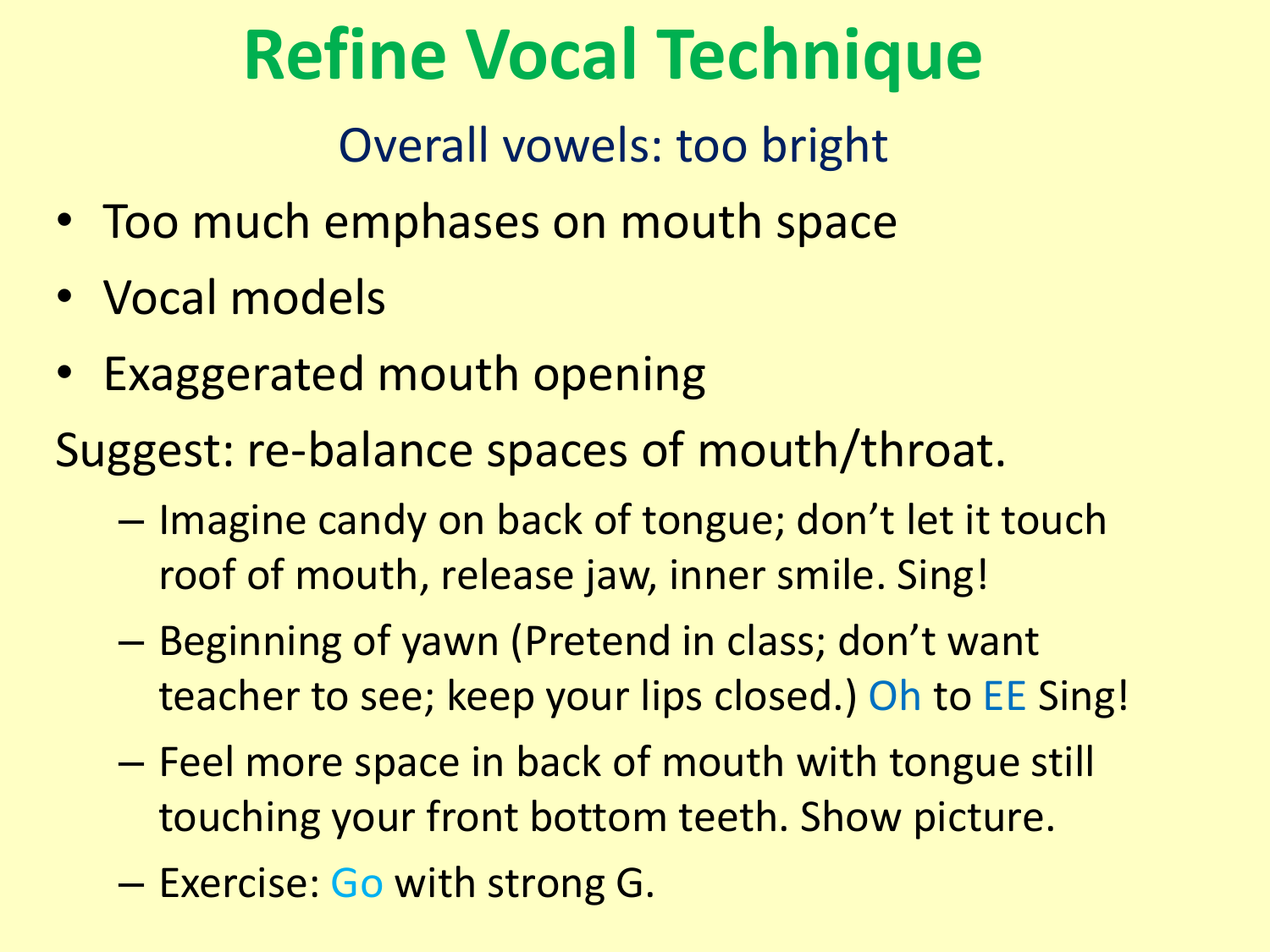Overall vowels: too dark.

- Too much emphases on oropharynx
- Tongue pulled back

Suggest:

- Brighter vowels
- Imagine feeling them on front of face.
- "Sing out your eye teeth."
- Thee ah with sustained, voiced TH.
- Show "rabbit teeth."
- Zee ah with sustained ZZ.
- Vee ah while showing "rabbit teeth."
- Tongue against bottom front teeth
- Loosen rabbit teeth to more subtle muscle engagement. Lips held out from teeth.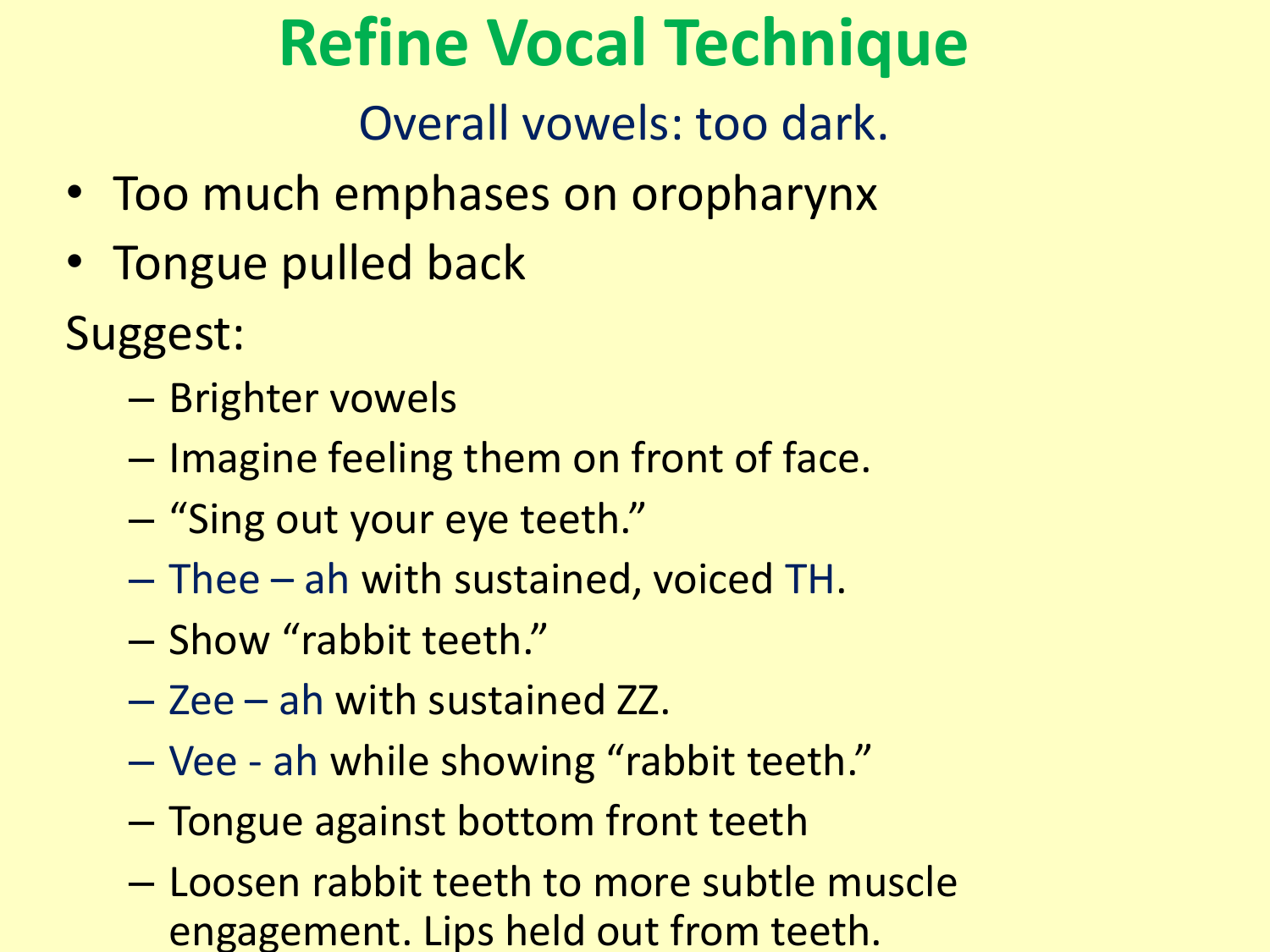#### Thinking too hard

- Too much information getting in way of singing
- Anxiety, other emotional issues
- Trying too hard.

Suggest:

- Focus students' attention on the expressive qualities of the music, text and/or on the audience.
- Movement: marching the beat as singing, showing phrases with arms, etc. Be creative!

Note: Conscious mind gives intention. Subconscious mind does the work without "thinking." "Thinking" gets in the way of singing. **Remember only teach 1 idea in each class**!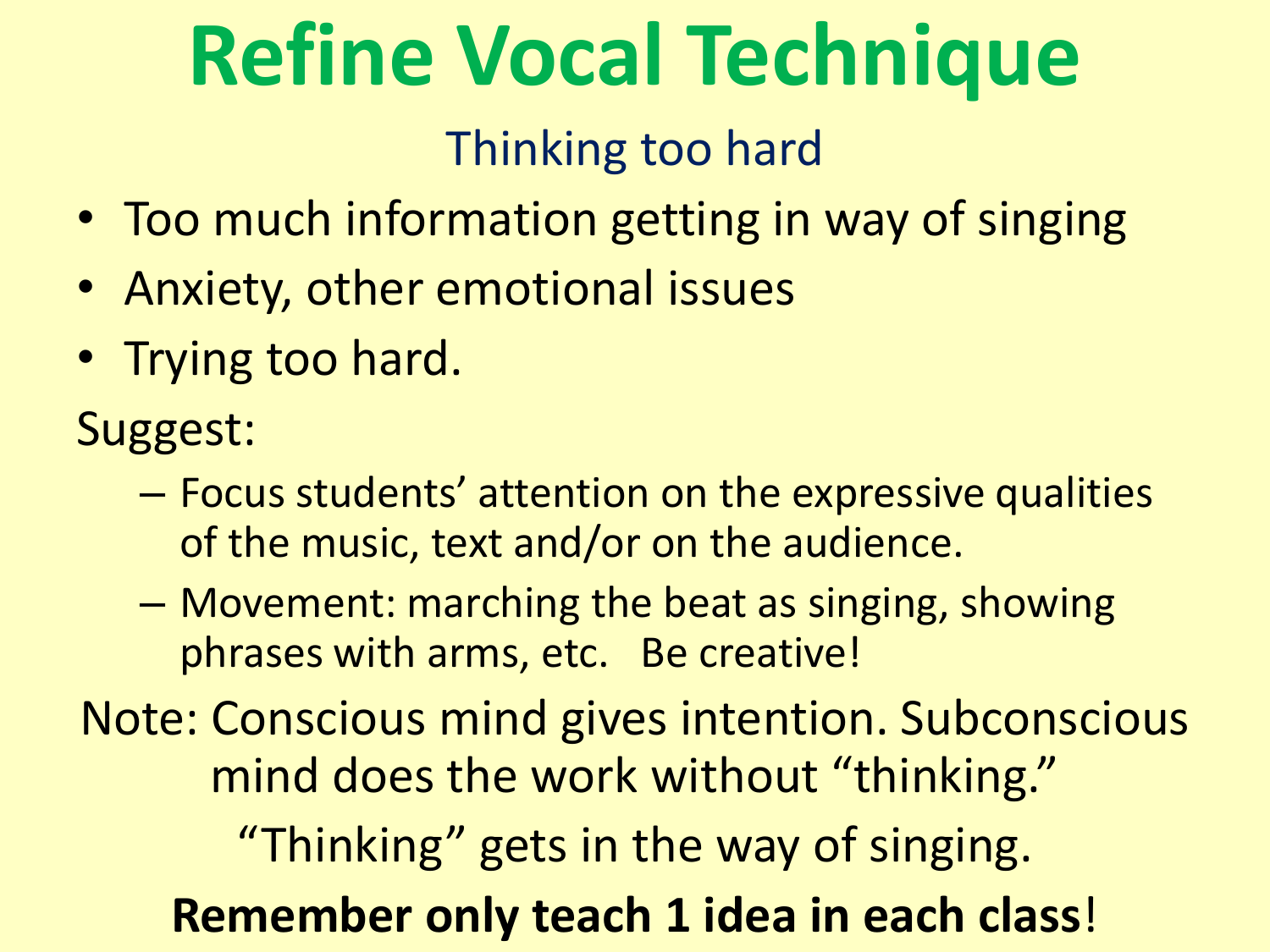### **Differentiation**

- You cannot teach alone.
- Students bear responsibility too!
- Teach, label, model, and guide them in selfawareness.

### **Singing is: choices, subtle changes. Students CAN learn their own voices.**

- Process:
- 1. Teach, label, and model.
- 2. Work: extremes, opposites, and possibilities
- 3. Students: notice feel and hear and recognize what is happening.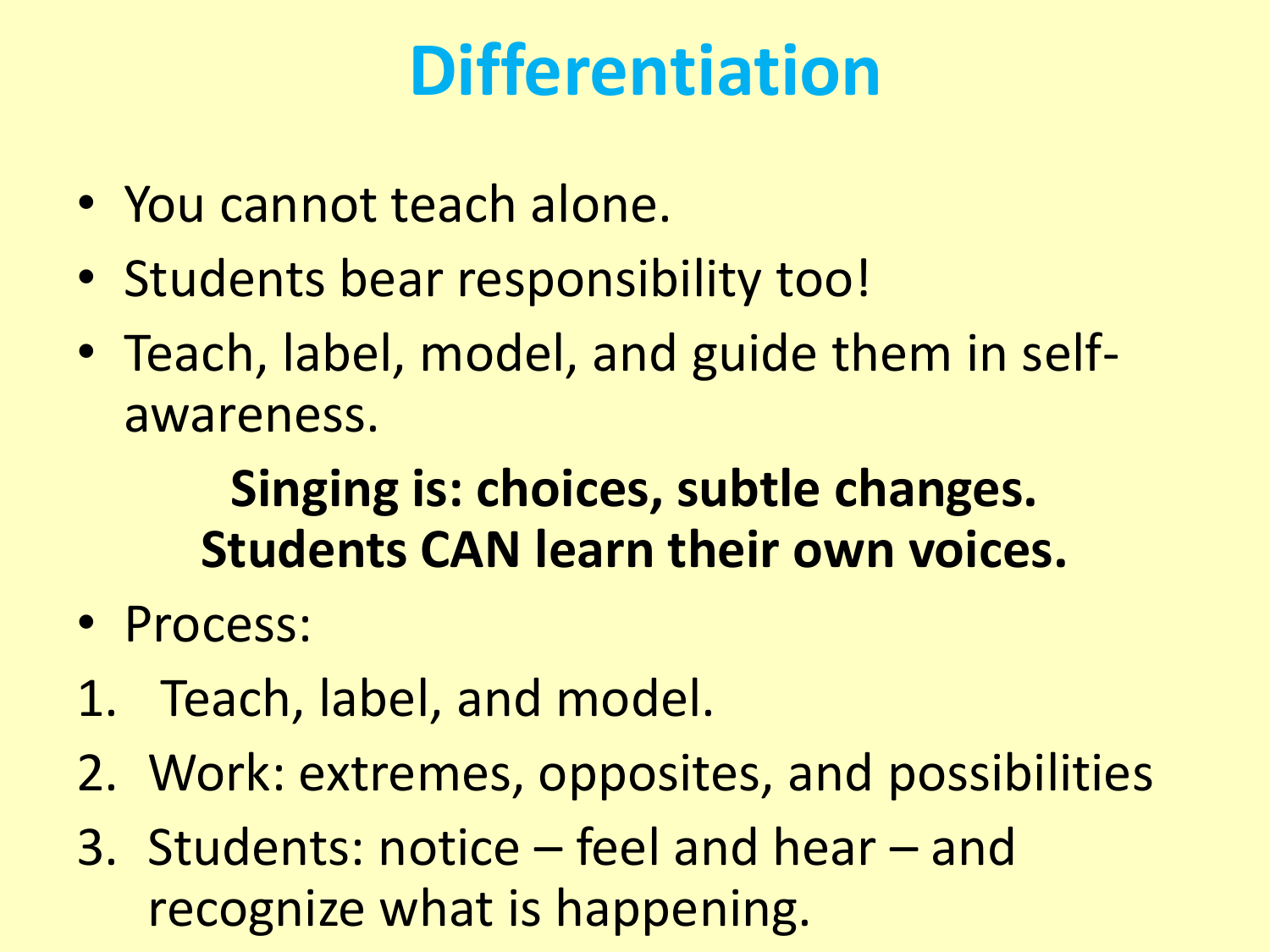- 4. Experiment with changes, feel and hear again.
- 5. Give visual and aural feedback.
	- Each child must discover own way!
	- Students then talk.

i.e. pair share to cement it in bodymind **They will all be different! Don't assume all students will physically feel what you feel and hear what you hear.**  No bodymind is the same!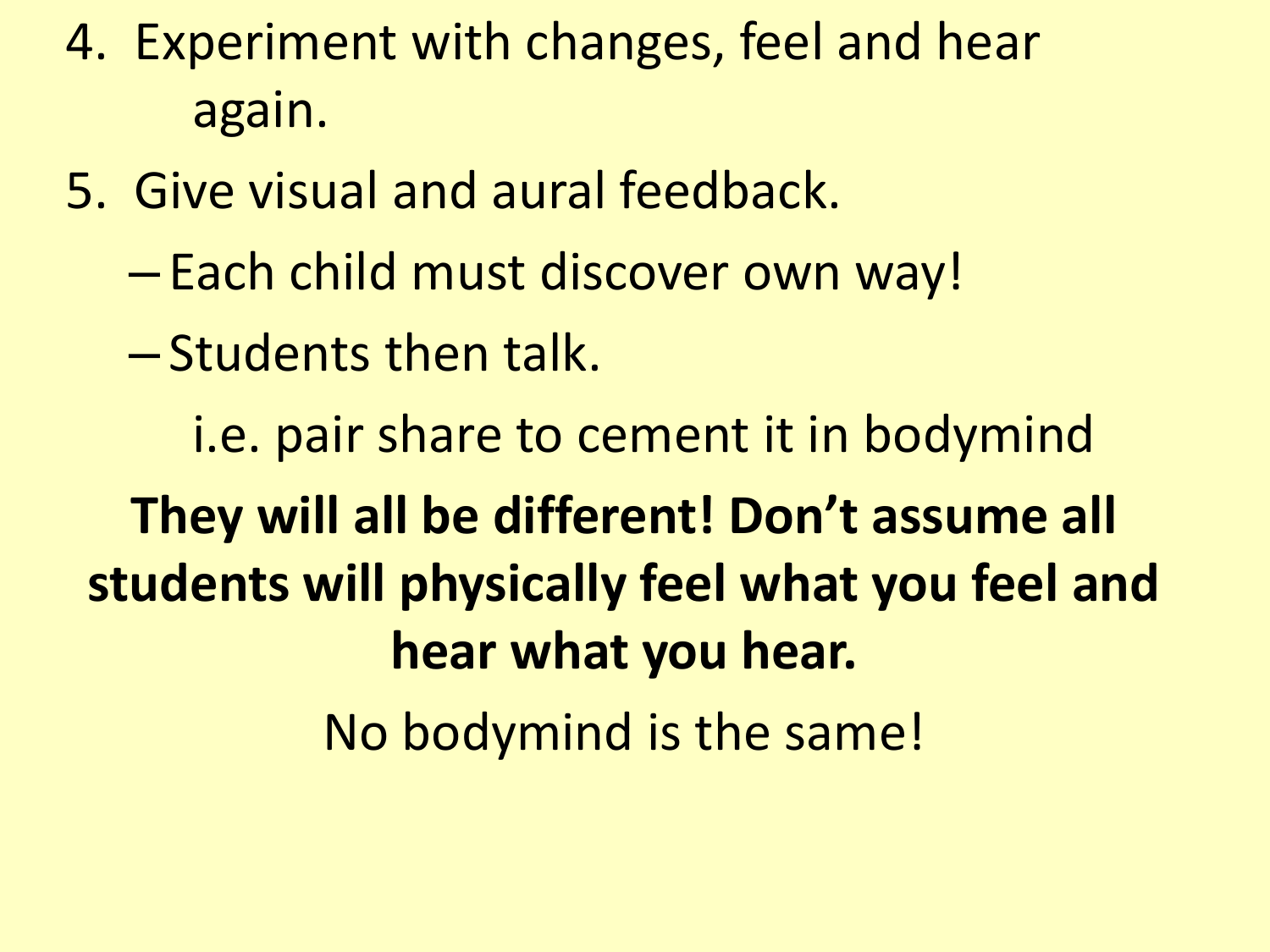- Partners monitor each other. Give feedback.
- Small groups or sections sing **Students' sounds and habits will be hidden! Must hear themselves sing alone and/or in small groups**
- Others watch, listen, share observations.
- All are learning!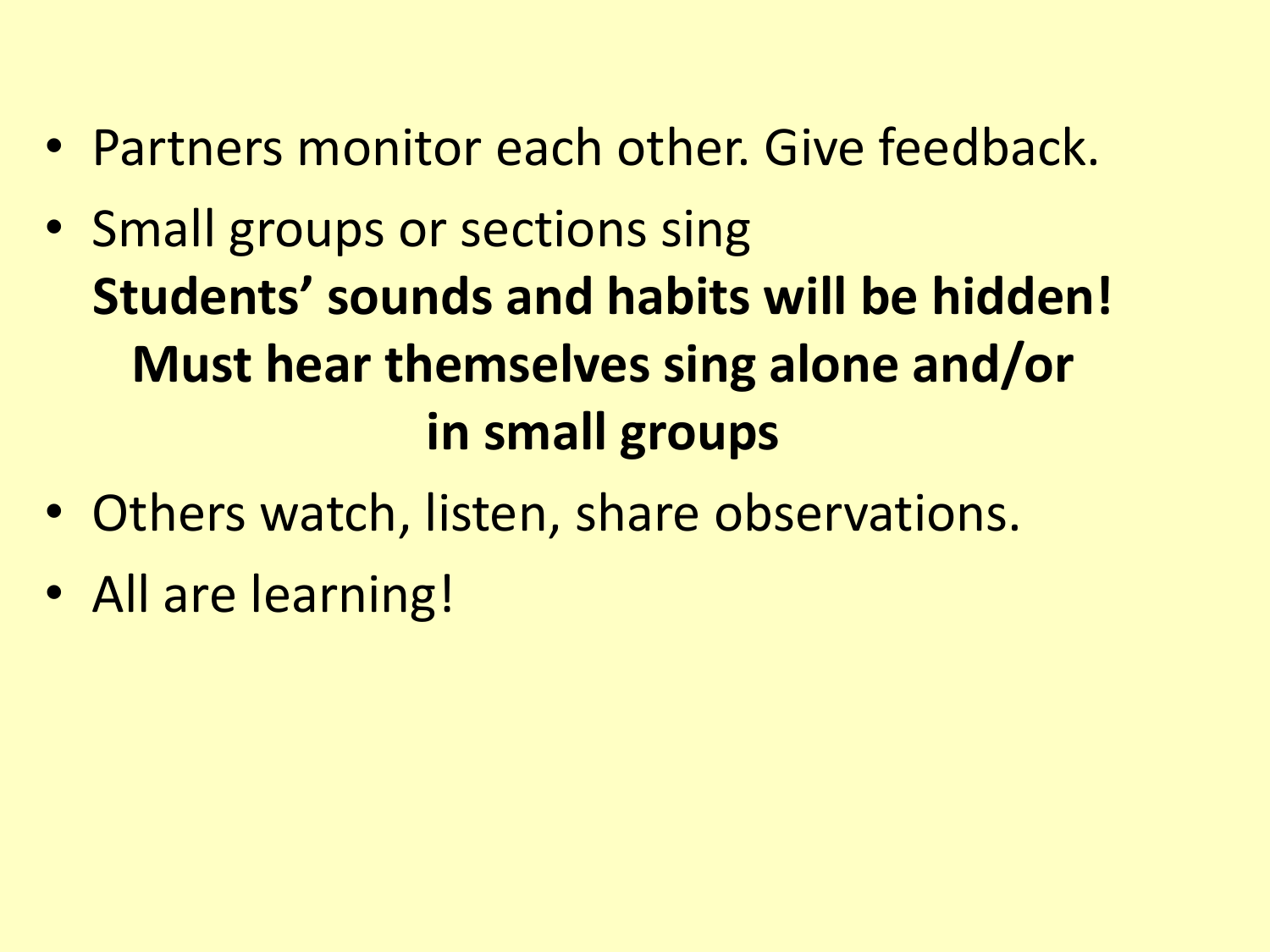- All students:
	- Different places
	- Progress at different rates
	- Reach standards at different times
	- May not achieve until next teacher

But…

- You laid foundation.
- Gave training
- Modeled and explained
- Helped individuals become aware and discover
- Trust process.

Note: How long does it take me? Once-a-week class, at least 6 months. Give them time, and give yourself time!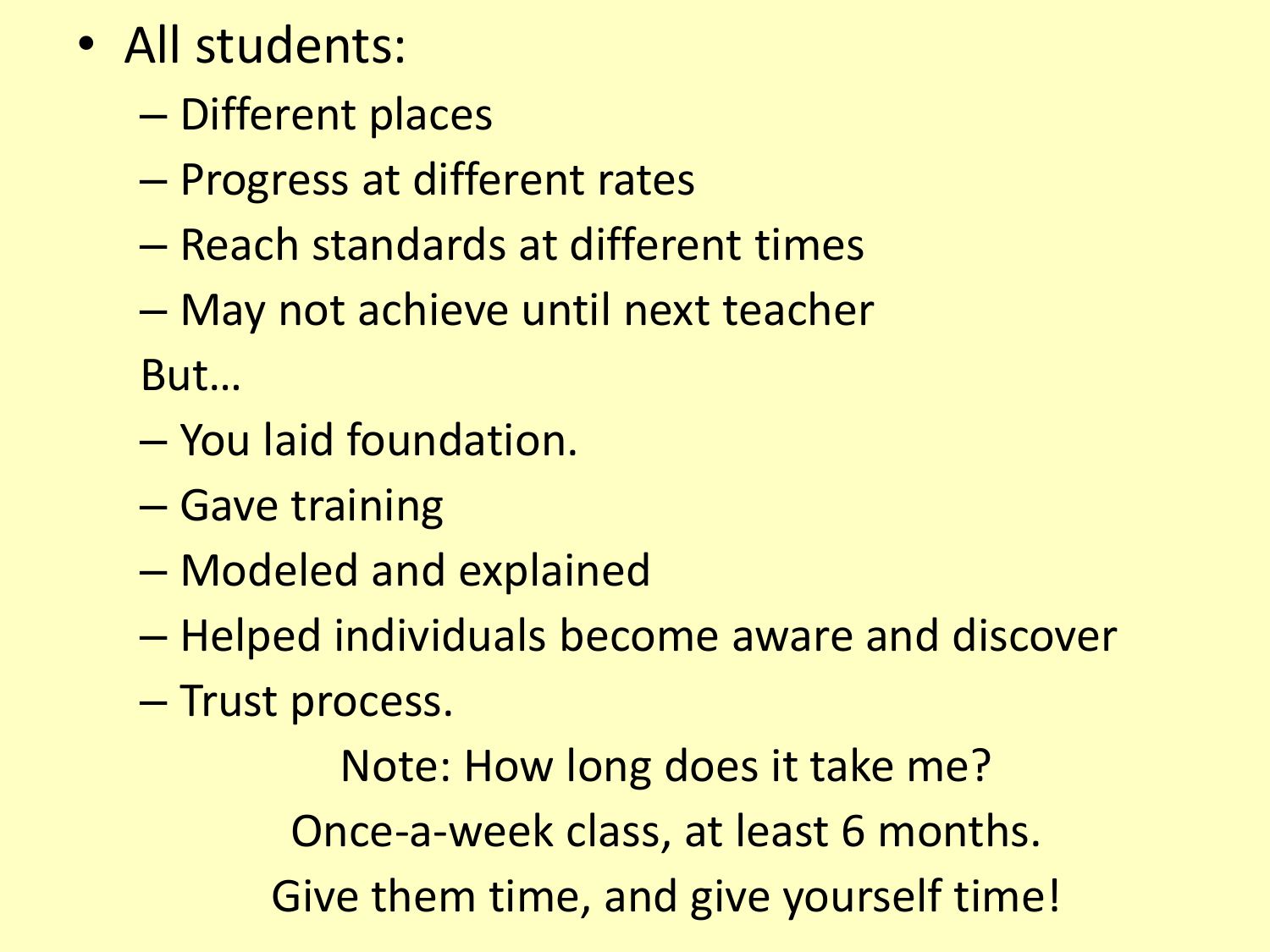### **Healthy singing for a lifetime**

- Voice is delicate instrument
- Must be protected and supervised carefully.
- **Choose music appropriate for children.**
- Musically and vocally, where are they **really**?
- YOU must take care of their voices.

### **DO NO HARM!**

- No extreme volume or pitch.
- No singing:
	- too high for too long
	- too low for too long
	- too loud for too long